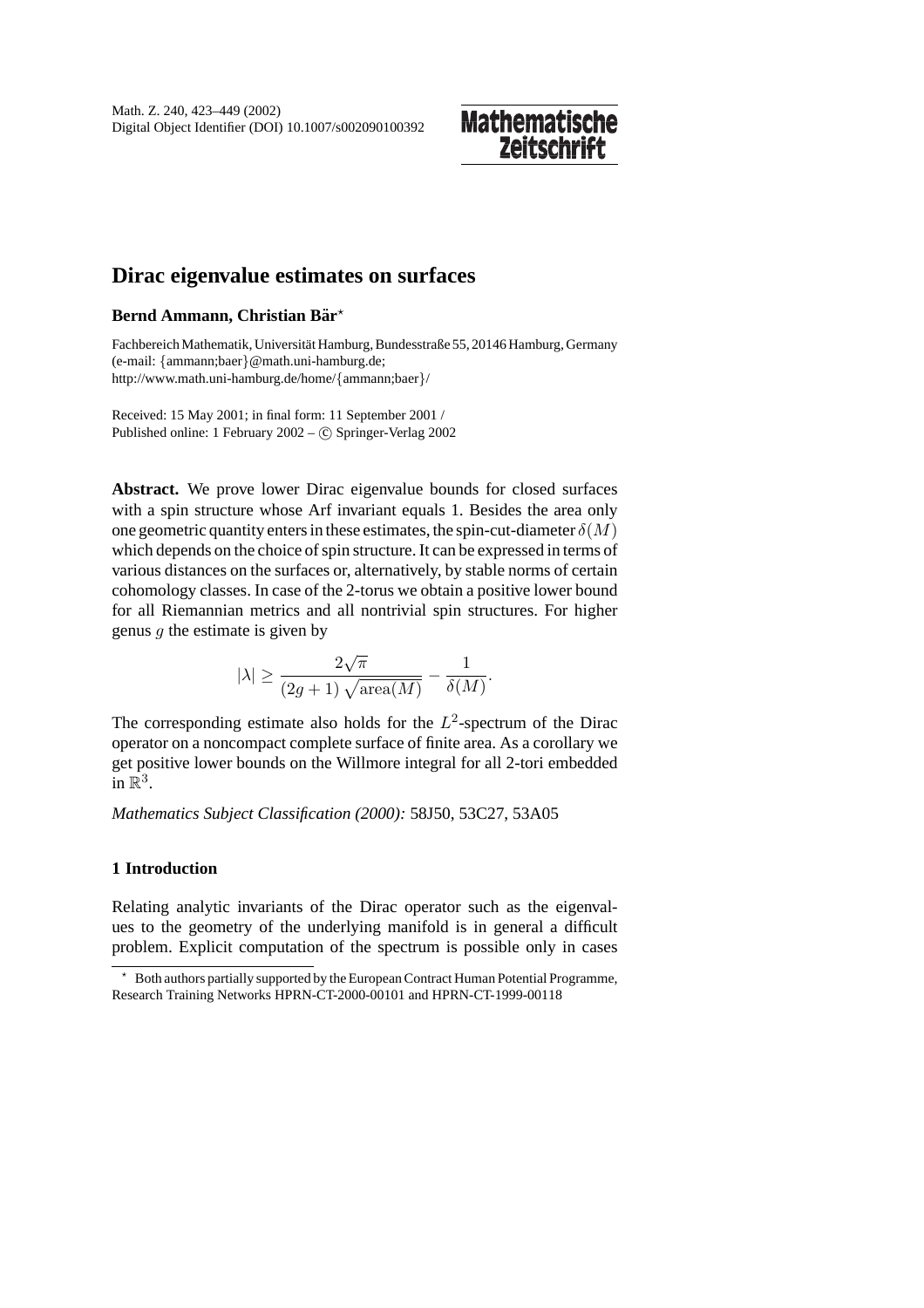of very large symmetry, see [4,6,7,10,12–14,16,18,24,33,34,36,39,40, 42–45,47,48] for examples. In general, the best one can hope for are geometric bounds on the eigenvalues. The first lower eigenvalue bounds [17], [25],[26],[27],[28] for the Dirac spectrum require positivity of the scalar curvature since they are based on variations of the Lichnerowicz formula  $D^2 = \nabla^* \nabla + \text{scal}/4$ . Refining this technique Hijazi [22, 23] could estimate the smallest Dirac eigenvalue against the corresponding eigenvalue of the Yamabe operator. A completely different approach building on Sobolev embedding theorems was used by Lott [31] and the first author [2] to show that for each closed spin manifold M and each conformal class  $[q_0]$  on M there exists a constant  $C = C(M, [q_0])$  such that all nonzero Dirac eigenvalues  $\lambda$ with respect to all Riemannian metrics  $q \in [q_0]$  satisfy

$$
\lambda^2 \ge \frac{C}{\text{vol}(M)^{2/n}}.
$$

On the 2-sphere  $M = S^2$  there is only one conformal class of metrics (up to the action of the diffeomorphism group) and we therefore get a nontrivial lower bound for all metrics. Lott conjectured that in this case the optimal constant should be  $C = 4\pi$ . Returning to the Bochner technique the second author showed that this is in fact true:

**Theorem 1.1** ([5, **Theorem 2]**). Let  $\lambda$  be any Dirac eigenvalue of the 2*sphere* S<sup>2</sup> *equipped with an arbitrary Riemannian metric. Then*

$$
\lambda^2 \ge \frac{4\pi}{\operatorname{area}(S^2)}.
$$

*Equality is attained if and only if* S<sup>2</sup> *carries a metric of constant Gauss curvature.*

In particular, there are no harmonic spinors on  $S^2$ . Theorem 1.1 will be the central tool to derive our new estimates in the present paper. Examples [7],[41] show that such an estimate is neither possible for higher dimensional spheres nor for surfaces of higher genus, at least not in this generality. Every closed surface of genus at least 1 has a spin structure and a metric such that 0 is an eigenvalue, i. e. there are nontrivial harmonic spinors  $[18]$ ,  $[24]$ . The 2torus  $T<sup>2</sup>$  has four spin structures one of which is called trivial and the others nontrivial. Provided with the trivial spin structure,  $T^2$  has harmonic spinors for all Riemannian metrics. On the other hand, for the three nontrivial spin structures 0 is never an eigenvalue. So it should in principle be possible to give a geometric lower bound in this latter case. The problem is that this estimate must take into account the choice of spin structure but the Bochner technique is based on local computation where the spin structure is invisible. Hence new techniques are needed.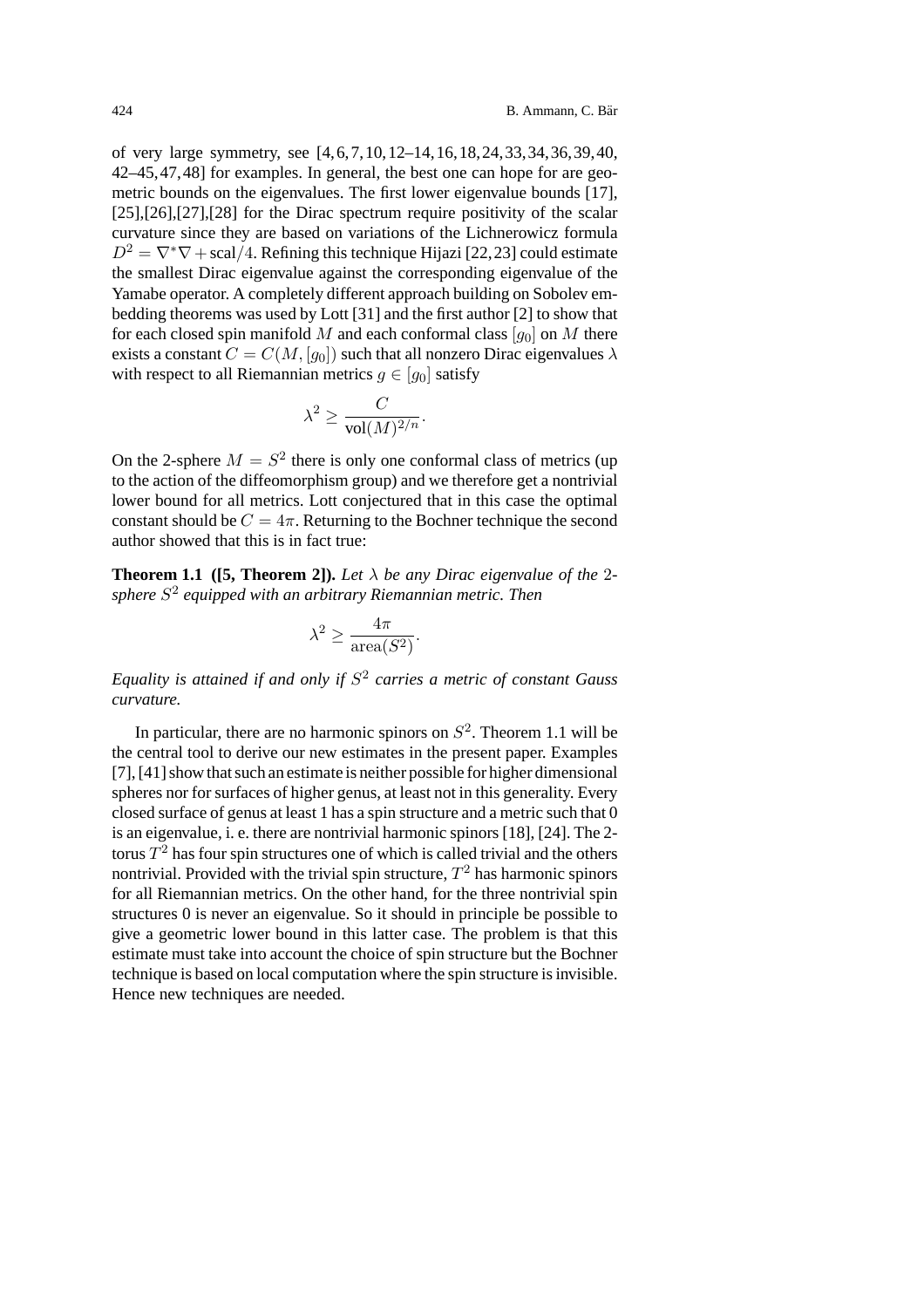The first estimate using information from the choice of spin structure has been derived by the first author  $[1, Corollary 2.4]$ . On a torus with a Riemannian metric and a nontrivial spin structure there is a lower bound for any eigenvalue  $\lambda$  of the Dirac operator. Let K denote Gauss curvature. Recall that the systole is the minimum of the lengths of all noncontractible closed curves. The spinning systole spin-sys $(T^2)$  is the minimum of the lengths of all noncontractible simple closed curves, along which the spin structure is nontrivial. If there exists  $p > 1$  with  $||K||_{LP} \cdot \text{area}(T^2)^{1-(1/p)} < 4\pi$ , then there is a positive number  $C > 0$  such that

$$
\lambda^2 \ge \frac{C}{\text{spin-sys}(T^2)^2}.
$$

Here C is an explicitly given expression in p,  $||K||_{L^p}$ , the area, and the systole.

The Arf invariant associates to each spin structure on a closed surface the number 1 or  $-1$ . In case of the 2-torus the Arf invariant of the trivial spin structure is −1 while the three nontrivial spin structures have Arf invariant 1. In the present paper we prove explicit geometric lower bounds for the first eigenvalue of the square of the Dirac operator on closed surfaces M of genus  $> 1$  provided the spin structure has Arf invariant 1. Only two geometric quantities enter, the area of the surface and an invariant we call the spin-cut-diameter  $\delta(M)$ . The number  $\delta(M)$  is defined by looking at distances between loops in the surface along which the spin structure is nontrivial and which are linearly independent in homology. It exists if and only if the Arf invariant of the spin structure equals 1. It can also be defined in terms of stable norms of certain cohomology classes which depend on the choice of spin structure (Proposition 4.1).

In the case of a 2-torus we show:

**Theorem 5.1.** Let  $T^2$  be the 2-torus equipped with an arbitrary Riemannian *metric and a spin structure whose Arf invariant equals* 1*. Let* λ *be an eigenvalue of the Dirac operator and let*  $\delta(T^2)$  *be the spin-cut-diameter. Then for any*  $k \in \mathbb{N}$ ,

$$
|\lambda|\geq -\frac{2}{k\,\delta(T^2)}+\sqrt{\frac{\pi}{k\,\mathrm{area}(T^2)}+\frac{2}{k^2\delta(T^2)^2}}.
$$

The right hand side of this inequality is positive for sufficiently large  $k$ . Hence this theorem gives a nontrivial lower eigenvalue bound for the Dirac operator for all Riemannian metrics and all nontrivial spin structures on the 2-torus.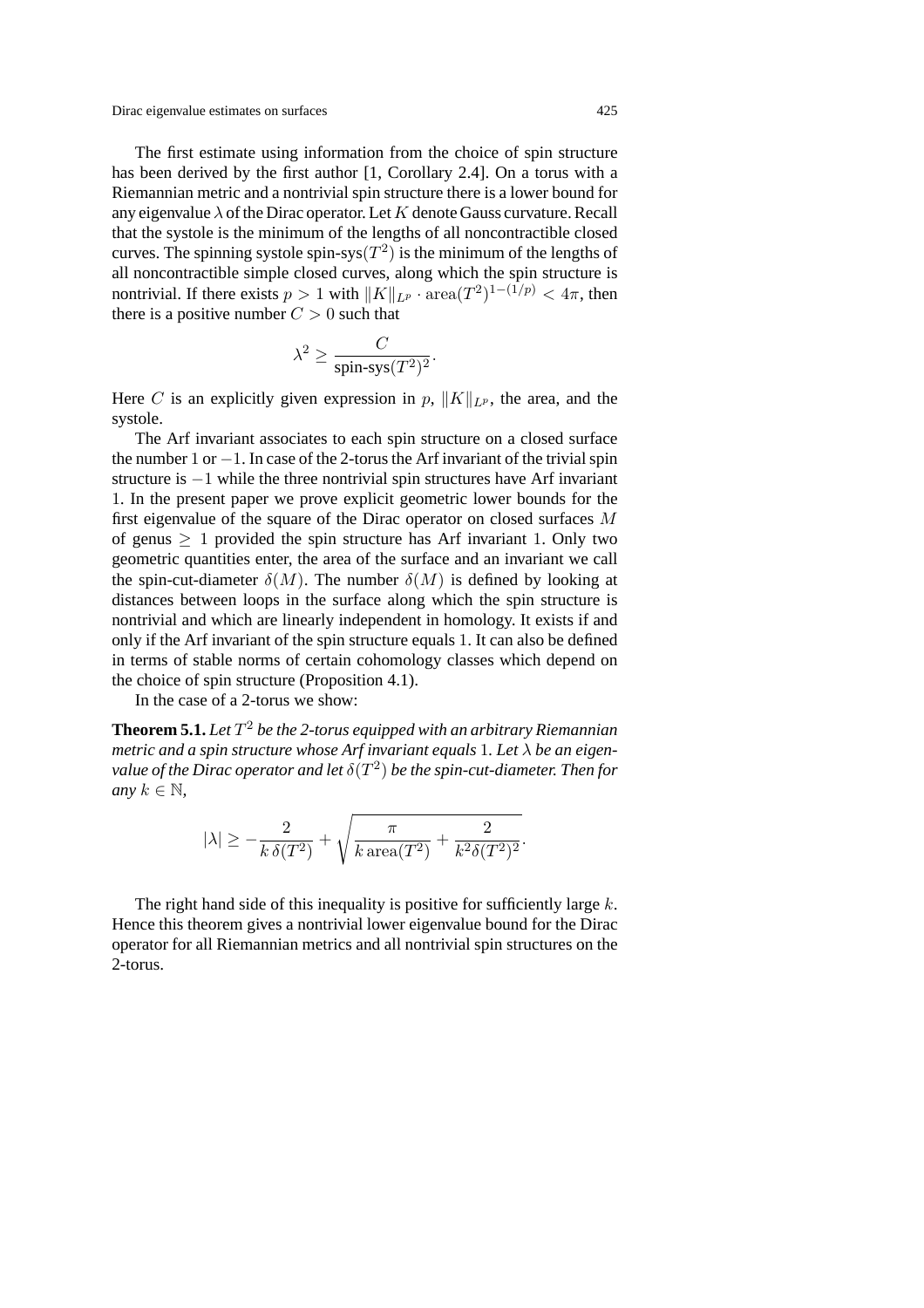Similarly, for higher genus we obtain:

**Theorem 6.1.** Let M be a closed surface of genus  $q \ge 1$  with a Riemannian *metric and a spin structure whose Arf invariant equals 1. Let*  $\delta(M)$  *be the spin-cut-diameter of* M*. Then for all eigenvalues* λ *of the Dirac operator we have*

$$
|\lambda| \ge \frac{2\sqrt{\pi}}{(2g+1)\sqrt{\text{area}(M)}} - \frac{1}{\delta(M)}.
$$

In the case  $q = 1$  this estimate is simpler but weaker than Theorem 5.1. Every surface of genus  $q > 2$  admits metrics and spin structures such that this estimate is nontrivial. But in contrast to the first theorem there are also Riemannian metrics and spin structures on surfaces of genus  $q > 1$  for which the right hand side of this inequality is negative although there are no harmonic spinors.

If one restricts one's attention to surfaces embedded in  $\mathbb{R}^3$ , then one has the Willmore integral  $W(M)$  defined as the integral of the square of the mean curvature. It is well-known that the Willmore integral can be estimated against Dirac eigenvalues. Thus as a corollary to Theorem 5.1 we obtain

**Theorem 7.1** *Let*  $T^2 \subset \mathbb{R}^3$  *be an embedded torus. Let*  $\delta(T^2)$  *be its spincut-diameter and let*  $W(T^2)$  *be its Willmore integral. Then for any*  $k \in \mathbb{N}$ 

$$
\sqrt{W(T^2)} \geq \sqrt{\frac{\pi}{k} + \frac{2\operatorname{area}(T^2)}{k^2 \, \delta(T^2)^2}} - \frac{2\sqrt{\operatorname{area}(T^2)}}{k \, \delta(T^2)}
$$

In the end of the paper we show that our spectral estimates also work for noncompact complete surfaces of finite area. In this case the spectrum need not consist of eigenvalues only. We estimate the fundamental tone of the square of the Dirac operator which gives the length of the spectral gap about 0 in the  $L^2$ -spectrum, see Theorem 8.1.

The paper is organized as follows. We start by recalling some basic definitions related to spin structures and Dirac operators on surfaces. We put some emphasis on the case of a surface embedded in  $\mathbb{R}^3$ . We then recall the Arf invariant and define the spin-cut-diameter  $\delta(M)$ . In Sect. 4 we show how  $\delta(M)$  relates to the stable norm of certain cohomology classes. In Sects. 5 and 6 we prove Theorems 5.1 and 6.1. The central idea of proof consists of constructing a surface of genus 0 out of the given surface by cutting and pasting. Then we apply Theorem 1.1. The estimate for the Willmore integral is proved in Sect. 7 and in Sect. 8 we study the  $L^2$ -spectrum of noncompact complete surfaces of finite area.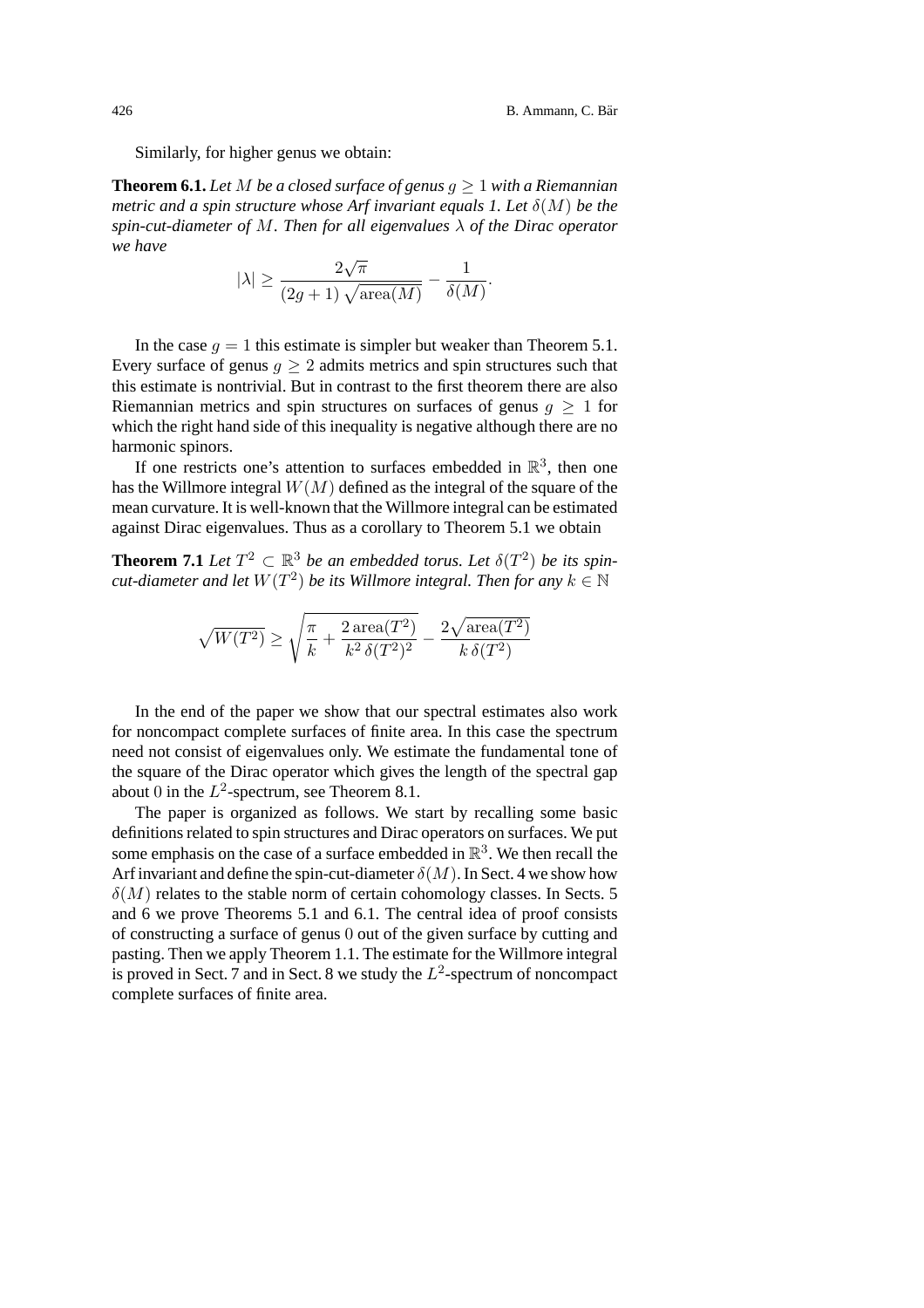#### **2Dirac operators on surfaces**

Let  $M$  be an oriented surface with a Riemannian metric. Rotation by 90 degrees in the positive direction defines a complex multiplication  $J$  on  $TM$ . The bundle  $SO(M)$  of oriented orthonormal frames is an  $S^1$ -principal bundle over  $M$ . Let  $SM$  be the bundle of unit tangent vectors on  $M$ . Then  $v \mapsto (v, Jv)$  is a fiber preserving diffeomorphism from  $SM$  to  $SO(M)$ with inverse given by projection to the first vector.

Let  $\Theta$ :  $S^1 \rightarrow S^1$  be the nontrivial double covering of  $S^1$ . A spin structure on M is an  $S^1$ -principal bundle  $Spin(M)$  over M together with a twofold covering map  $\theta$ : Spin $(M) \rightarrow SO(M)$  such that the diagram

$$
Spin(M) \times S^1 \to Spin(M)
$$
  
\n
$$
\downarrow \theta \times \Theta \qquad \downarrow \theta \qquad M
$$
  
\n
$$
SO(M) \times S^1 \to SO(M)
$$
 (1)

commutes.

Every orientable surface admits a spin structure, but it is in general not unique. The number of possible spin structures on M equals the number of elements in  $H^1(M, \mathbb{Z}_2)$ .

*Example.* Let  $i : M \hookrightarrow \mathbb{R}^3$  be an immersion of an oriented surface (not necessarily compact, and possibly with boundary) into  $\mathbb{R}^3$ . We define a map  $i_* : SO(M) \rightarrow SO(3)$  as follows:  $(v, Jv) \in SO(M)$  over a basepoint  $m \in M$  is mapped to  $(v, Jv, v \times Jv) \in SO(3)$ . Here  $\times$  denotes the vector cross product in  $\mathbb{R}^3$ . Let  $\text{Spin}(M)$  be the pullback of the double covering  $\Theta_3: \text{Spin}(3) \rightarrow \text{SO}(3)$ , i.e.

$$
Spin(M)
$$
  
 :=  $\left\{ ((v, Jv), A) \in SO(M) \times Spin(3) \mid i_*(SO(M)) = \Theta_3(A) \right\}.$ 

Then  $Spin(M) \rightarrow SO(M)$  is a fiberwise nontrivial double covering. Let  $\pi : SO(M) \times Spin(3) \rightarrow SO(M)$  be the projection onto the first component. Then  $(Spin(M), \pi|_{Spin(M)})$  is a spin structure on M, the *spin structure induced by the immersion*.

Let  $\gamma : S^1 \to M$  be an immersion or, in other words, a regular closed curve. Then the vector field  $\frac{\gamma}{|\gamma|}$  is a section of SM along  $\gamma$ , which, by the above diffeomorphism from SM to SO(M), yields the section  $(\frac{\dot{\gamma}}{|\dot{\gamma}|}, J\frac{\dot{\gamma}}{|\dot{\gamma}|})$ of  $SO(M)$  along  $\gamma$ .

**Definition.** The spin structure  $(\text{Spin}(M), \theta)$  is said to be *trivial along*  $\gamma$  if this section lifts to a closed curve in  $\text{Spin}(M)$  via  $\theta$ .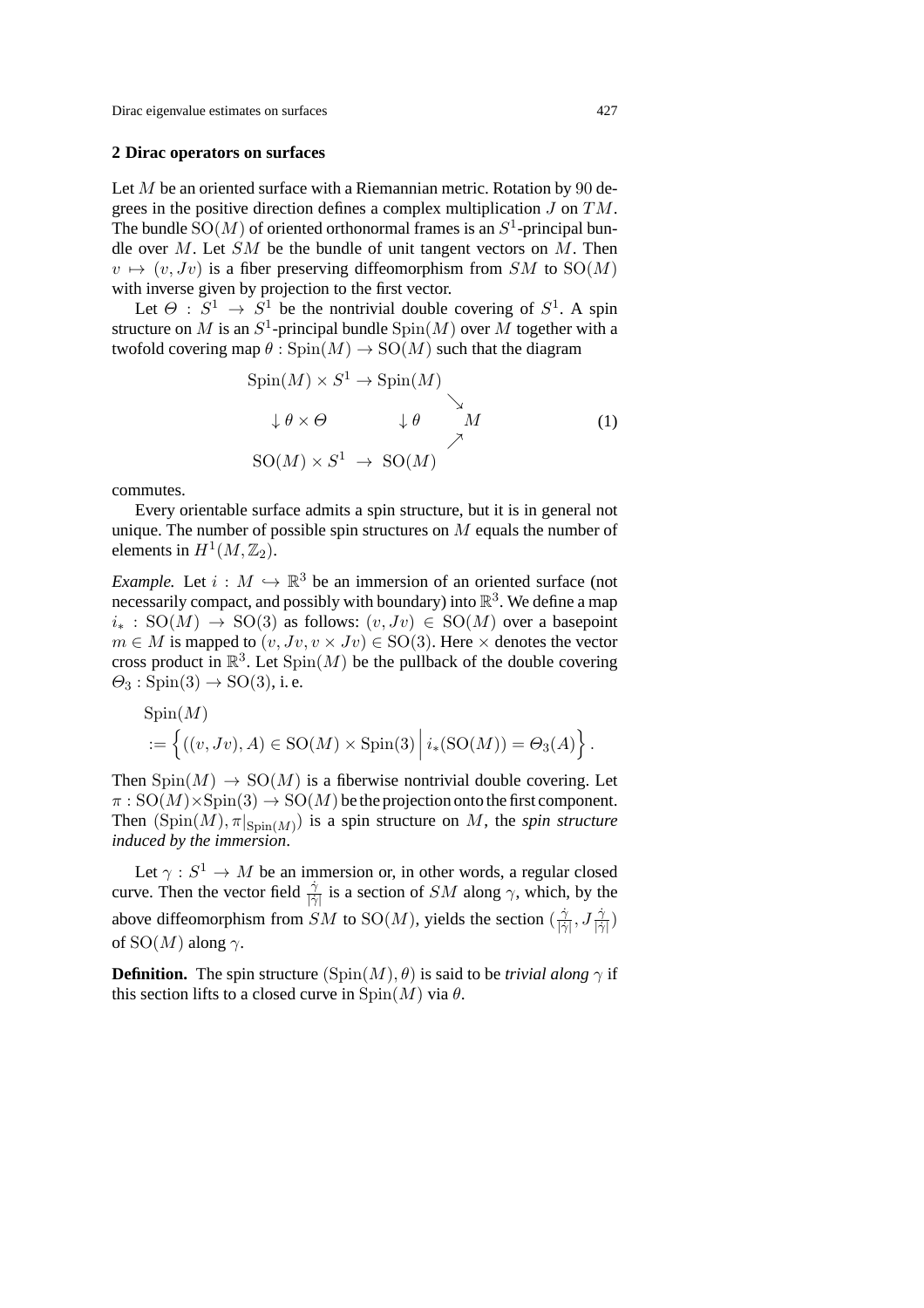This notion is invariant under homotopic deformation of  $\gamma$  within the class of immersions.

*Example.* The unique spin structure on  $\mathbb{R}^2$  is nontrivial along any simple closed curve. More generally, any spin structure on a surface  $M$  is nontrivial along any contractible simple closed curve.

**Proposition 2.1.** *Let*  $i : M \hookrightarrow \mathbb{R}^3$  *be an immersion. Let*  $\gamma : S^1 \to M$  *be a simple closed curve. If* γ *is a parametrization of the boundary of an immersed two-dimensional disk*  $j: D \hookrightarrow \mathbb{R}^3$  *intersecting*  $i(M)$  *transversally, then the spin structure on* M *induced by* i *is nontrivial along* γ*.*



**Fig. 1.** A criterion for nontriviality of the spin structure along  $\gamma$ 

*Proof.* We can assume that  $j(D)$  and  $i(M)$  intersect orthogonally along  $\gamma$ . We set  $X(t) := \frac{\dot{\gamma}(t)}{|\dot{\gamma}(t)|}$ ,  $Y(t) := J_M X(t)$  and  $Z(t) := X(t) \times Y(t)$ . The induced spin structure on  $M$  is trivial along  $\gamma$  if and only if  $S^1 \to \mathrm{SO}(3), t \mapsto$  $(X(t), Y(t), Z(t))$ , lifts to a closed loop in Spin(3). Analogously, we view  $\gamma$  as a curve on  $j(D)$ , we define the vector fields  $\hat{Y}(t) := J_D X(t)$  and  $\hat{Z}(t) := X(t) \times \hat{Y}(t)$ . Because of the orthogonality of  $j(D)$  and  $i(M)$  we have  $\hat{Y}(t) = \pm Z(t)$  and  $\hat{Z}(t) = \mp Y(t)$ .

Hence  $t \mapsto (X(t), \hat{Y}(t), \hat{Z}(t))$  lifts to Spin(3) if and only if  $t \mapsto$  $(X(t), Y(t), Z(t))$  lifts. The induced spin structure on M is nontrivial along  $\gamma$  if and only if the spin structure on D is nontrivial along  $\gamma$ . This is always true according to the previous example.

*Example.* Let  $Z := \{(x, y, z) \in \mathbb{R}^3 \mid x^2 + y^2 = 1\}$  be the cylinder with the induced spin structure. Let  $\gamma$  be any simple closed curve in Z. We show that the spin structure is nontrivial along  $\gamma$ : If  $\gamma$  is contractible then the spin structure is nontrivial because of the preceeding example. If  $\gamma$  is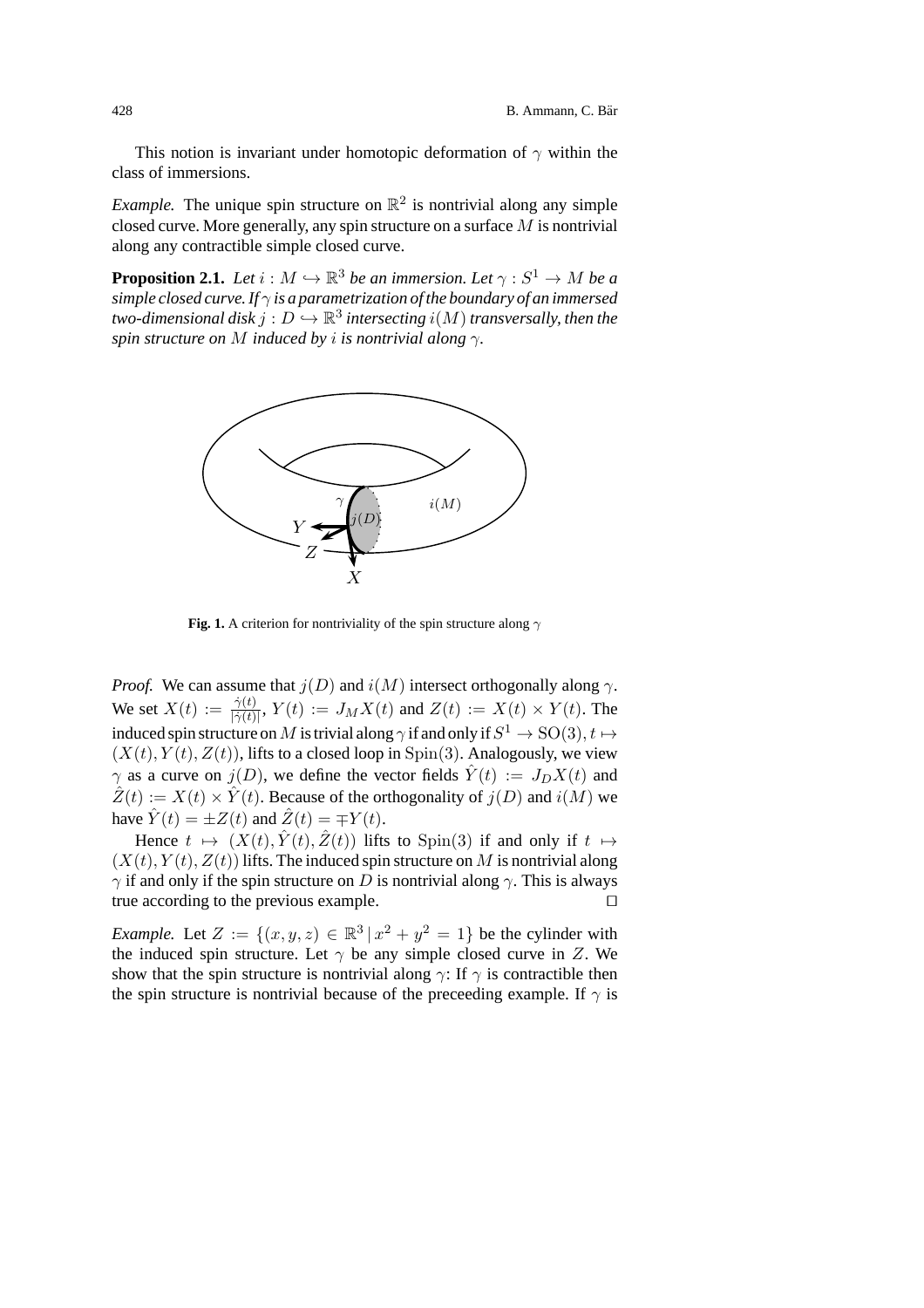noncontractible, then  $[\gamma]$  generates  $\pi_1(Z)$  (Lemma A.1). Hence it bounds a disk transversal to Z.

Let  $\Sigma^+M := \text{Spin}(M) \times \mathcal{C}$  be the complex line bundle over M associated to the  $S^1$ -principal bundle  $\text{Spin}(M)$  and to the standard representation  $\iota : S^1 \to U(1)$ . This line bundle is called the *bundle of positive half-spinors*, its complex conjugate  $\Sigma^-M := \overline{\Sigma^+M}$  is the *bundle of negative half-spinors* and their sum  $\Sigma M := \Sigma^+ M \oplus \Sigma^- M$  is the *spinor bundle*.

Clifford multiplication consists of complex linear maps

$$
\frac{TM \otimes_{\mathbb{C}} \Sigma^+ M \to \Sigma^- M}{TM \otimes_{\mathbb{C}} \Sigma^- M \to \Sigma^+ M}
$$

denoted by  $v \otimes \sigma \mapsto v \cdot \sigma$ . It satisfies the Clifford relations

$$
v \cdot w \cdot \sigma + w \cdot v \cdot \sigma + 2 \langle v, w \rangle \sigma = 0
$$

for all  $v, w \in TM$  and  $\sigma \in \Sigma M$  over a common base point.

The Levi-Civita connection on  $TM$  gives rise to a connection-1-form on  $\text{Spin}(M)$  and this in turn defines a Hermitian connection  $\nabla$  on  $\mathbb{Z}M$ .

**Definition.** The *Dirac operator* D is a map from smooth sections of  $\Sigma M$ to smooth sections of  $\Sigma M$  which is locally given by the formula

$$
D\Psi := e_1 \cdot \nabla_{e_1} \Psi + e_2 \cdot \nabla_{e_2} \Psi
$$

for a local orthonormal frame  $(e_1, e_2)$  of TM.

It is easily checked that the definition does not depend on the choice of the local frame and that  $D$  is a formally self-adjoint elliptic operator. Hence, if  $M$  is closed, the spectrum of  $D$  is real and discrete with finite multiplicities.

For any smooth function f and smooth spinor  $\Psi$  the equation

$$
D(f\Psi) = \nabla f \cdot \psi + fD\Psi
$$

holds. Here  $\nabla f$  denotes the gradient of f.

For more background material on Dirac operators and spin structures see e. g. [30],[19],or [38].

To simplify notation a *closed* surface will always mean a surface which is compact, without boundary, and *connected*.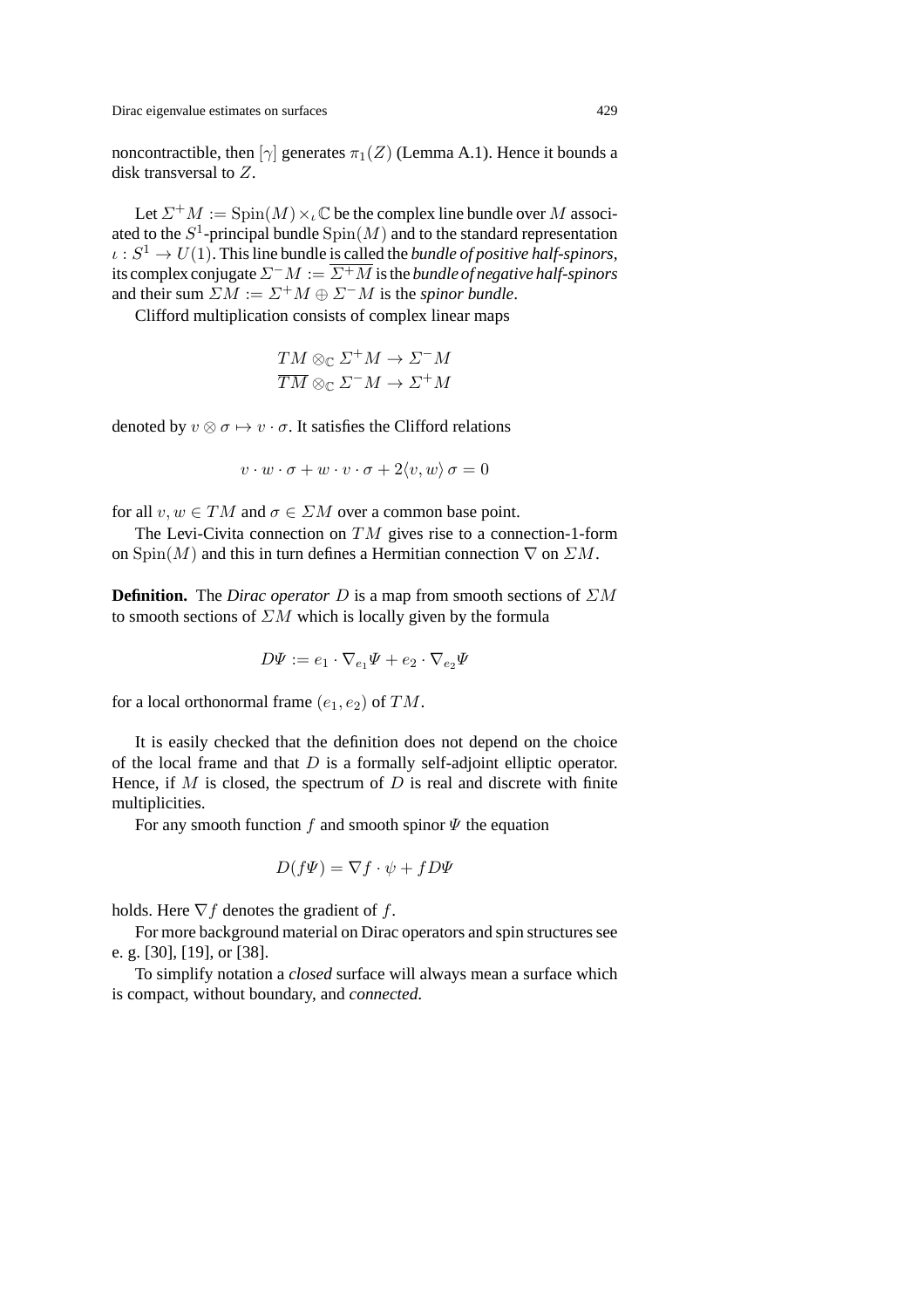#### **3 Arf invariant and spin-cuts**

In this section we review some properties of the Arf invariant which is an invariant of a spin structure on a surface (see [37] for more details). For closed oriented surfaces with spin structures whose Arf invariant equals 1 we define a geometric quantity, the spin-cut-diameter, which will play an important role in our estimate.

Let V be a 2g-dimensional vector space over the field  $\mathbb{Z}_2$ ,  $g \in \mathbb{N}$ , together with a symplectic 2-form  $\omega : V \to \mathbb{Z}_2 = \{0, 1\}$ . A *quadratic form* on  $(V, \omega)$ is a map  $q: V \to \mathbb{Z}_2$ , such that

$$
q(a+b) = q(a) + q(b) + \omega(a,b) \qquad a, b \in V.
$$

The difference of two quadratic forms on  $(V, \omega)$  is a linear map from V to  $\mathbb{Z}_2$  and vice versa the sum of a linear map  $V \to \mathbb{Z}_2$  and a quadratic form is again a quadratic form. Hence the space of quadratic forms on  $V$  is an affine space over  $\text{Hom}(V, \mathbb{Z}_2)$ .

*Example.* Let M be a closed oriented surface. Let  $V := H_1(M, \mathbb{Z}_2)$  and let  $\omega$  be the intersection form  $\cap$ . Fix a spin structure on M. We associate to each spin structure a quadratic form  $q_{\text{spin}}$  on  $(V, \omega)$  as follows. Each homology class  $a \in H_1(M, \mathbb{Z}_2)$  is represented by an embedding  $\gamma : S^1 \to M$ . We set  $q_{spin}(a) := 1$ , if  $(\dot{\gamma}, J(\dot{\gamma})) : S^1 \to SO(M)$  lifts to  $Spin(M)$ , otherwise we set  $q_{\text{spin}}(a) := 0$ .

According to Theorem 1 of [29] the map  $q_{\text{spin}}$  is a well-defined quadratic form on  $(H_1(M,\mathbb{Z}_2),\cap)$ .

The set of all spin structures on M is an affine space over  $H^1(M,\mathbb{Z}_2)$  =  $Hom(H_1(M,\mathbb{Z}_2),\mathbb{Z}_2)$  and it is a well known fact that the map which associates to any spin structure the corresponding quadratic form  $q_{\text{spin}}$  is an isomorphism of affine  $H^1(M,\mathbb{Z}_2)$ -spaces from the space of spin structures on M to the space of quadratic forms on  $(V, \omega)=(H_1(M, \mathbb{Z}_2), \cap)$ .

**Definition.** For any quadratic form q on  $(V, \omega)$  the *Arf invariant* is defined by

$$
Arf(q) := \frac{1}{\sqrt{\#V}} \sum_{a \in V} (-1)^{q(a)}.
$$

The Arf invariant of a quadratic form corresponding to a spin structure will be called the *Arf invariant* of that spin structure.

**Lemma 3.1.** *Let*  $q_i$  *be a quadratic form on*  $(V_i, \omega_i)$  *for*  $i = 1, 2$ *. Then*  $q_1 \oplus q_2$ *, given by*

$$
(q_1 \oplus q_2)(v_1 + v_2) = q_1(v_1) + q(v_2),
$$

*is a quadratic form on*  $(V_1 \oplus V_2, \omega_1 \oplus \omega_2)$ *. Moreover,* 

$$
\text{Arf}(q_1 \oplus q_2) = \text{Arf}(q_1) \text{Arf}(q_2).
$$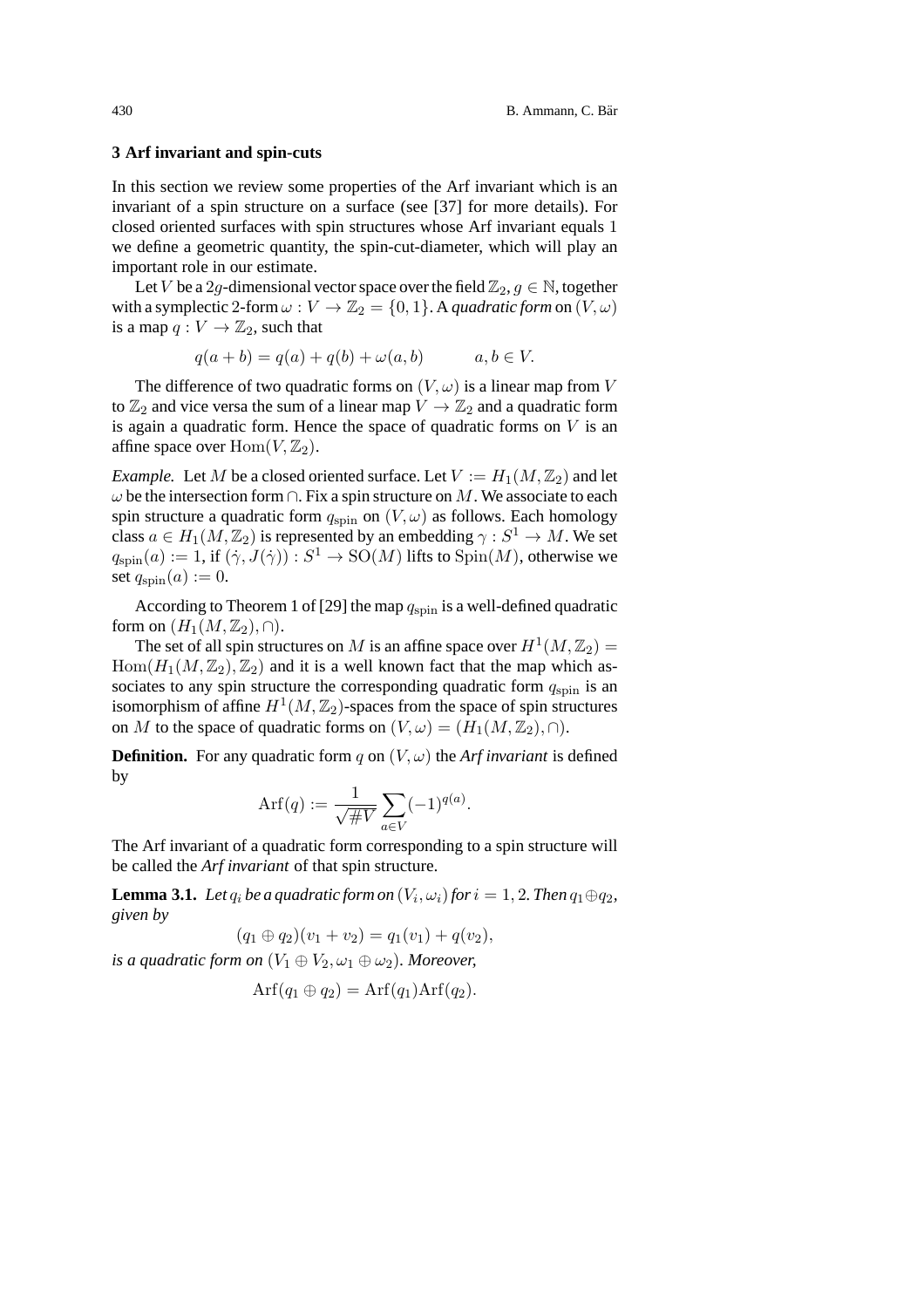The proof is a simple counting argument.

Any  $2q$ -dimensional symplectic vector space V with a symplectic form  $\omega$  is isomorphic to the q-fold sum  $V_2 \oplus \cdots \oplus V_2$  where  $V_2$  is the standard 2-dimensional symplectic vector space. Since the Arf invariants of the four possible choices of quadratic forms on  $V_2$  are either 1 or  $-1$  the above lemma implies

$$
\operatorname{Arf}(q) \in \{-1, +1\}
$$

for any quadratic form q on any symplectic  $\mathbb{Z}_2$ -vector space.

**Proposition 3.2.** Let q be a quadratic form on  $(V, \omega)$ , dim  $V = 2q$ . Then *the following statements are equivalent:*

- (1) Arf $(q)=1$ .
- (2) *There is a basis*  $e_1, f_1, \ldots, e_g, f_g$  *of V such that*  $\omega(e_i, e_j) = \omega(f_i, f_j)$  = 0,  $\omega(e_i, f_i) = \delta_{ij}$ , and  $q(e_i) = q(f_i) = 0$  for all i, j.
- (3) *There are linearly independent vectors*  $e_1, \ldots, e_n$  *in V such that*  $\omega(e_i, e_j) = 0$  and  $q(e_i) = 0$  for all i, j.

*Proof.* (2) $\Rightarrow$ (1) follows directly from Lemma 3.1.

To show (3)⇒(2) let  $e_1, \ldots, e_q$  be linearly independent vectors with  $\omega(e_i, e_j) = 0$  and  $q(e_i) = 0$  for all i, j. Since  $\omega$  is symplectic, we can find  $\tilde{f}_1,\ldots,\tilde{f}_q$  satisfying  $\omega(e_i,\tilde{f}_i) = \delta_{ij}$  and  $\omega(\tilde{f}_i,\tilde{f}_i) = 0$  for all i, j. If  $q(\tilde{f}_i)=0$ , we set  $f_i := \tilde{f}_i$ , otherwise we put  $f_i := \tilde{f}_i + e_i$ .

To see (1)⇒(3), we take a basis  $e_1, f_1, \ldots, e_g, f_g$  of V satisfying  $\omega(e_i, f_j) = \delta_{ij}$  and  $\omega(e_i, e_j) = \omega(f_i, f_j) = 0$ . For every i exactly one of the following holds:

(a)  $q(e_i) = q(f_i) = q(e_i + f_i) = 1$ , or (b) q takes the value 0 at exactly two of the vectors  $e_i$ ,  $f_i$  and  $e_i + f_i$ .

In the second case, we can assume without loss of generality that  $q(e_i)$  =  $q(f_i)=0$ . Let I be the set of all i for which (a) holds. Then by Lemma 3.1  $\text{Arf}(q) = (-1)^{\#I}$ . If (1) holds, then #I is even, hence we may assume  $I := \{1, \ldots, 2k\}$ . For  $j = 1, \ldots, k$  we replace  $e_{2j-1}$  by  $e_{2j-1} + f_{2j}$  and  $e_{2j}$  by  $e_{2j} + f_{2j-1}$ . Then (3) holds.

*Example.* Let  $M \hookrightarrow \mathbb{R}^3$  be an embedded closed surface with the induced spin structure. Then because of Propositions 2.1 and 3.2 (3) the Arf invariant of the spin structure is 1. As a consequence any immersion  $M \hookrightarrow \mathbb{R}^3$  whose induced spin structure has Arf invariant −1 is not regularly homotopic to an embedding.

*Remark.* In the literatur the 3 spin structures on the 2-torus  $T^2$  with Arf invariant 1 are called *nontrivial* spin structures and the unique spin structure with Arf invariant −1 is called the *trivial* spin structure.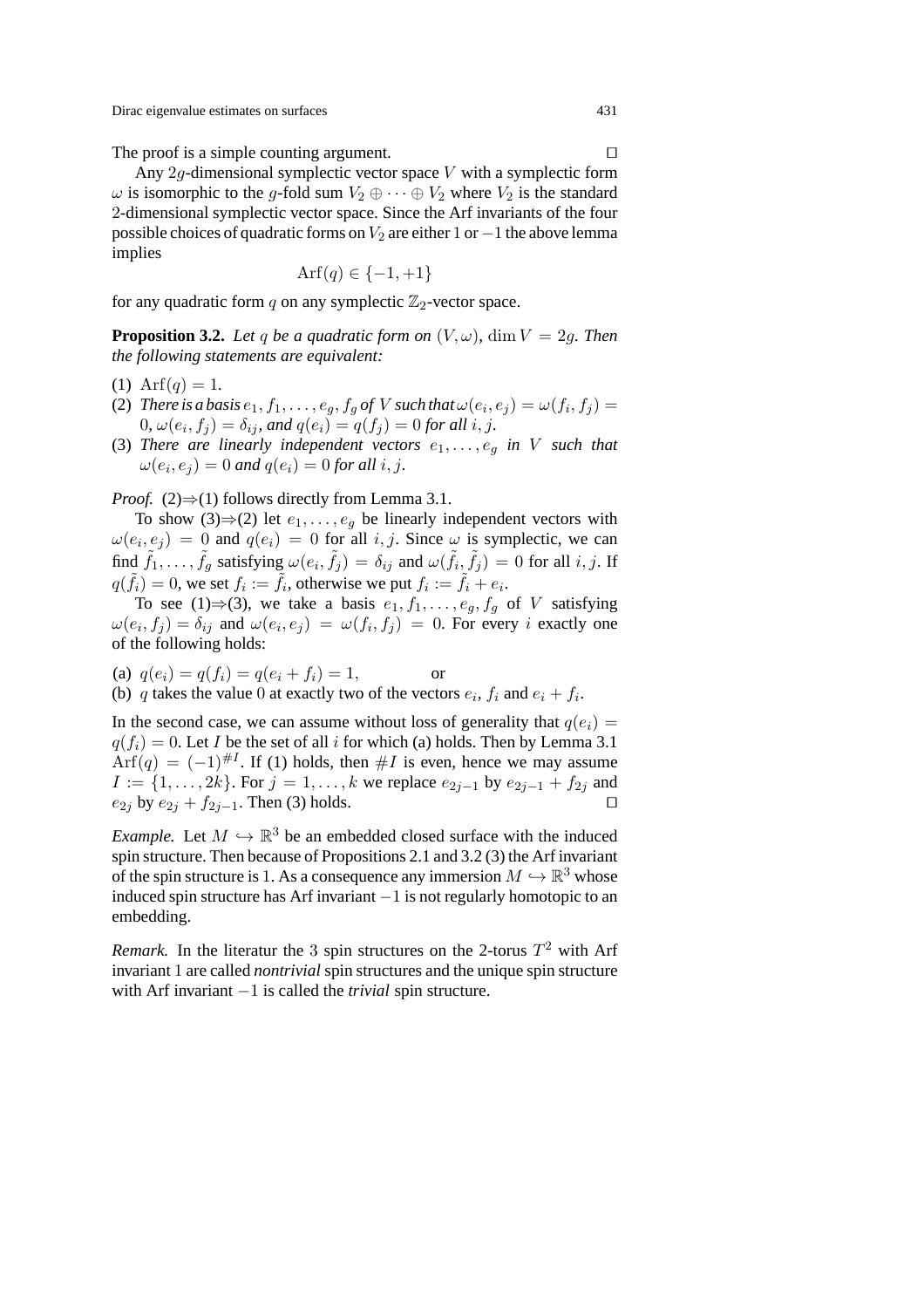**Definition.** Let M be a closed oriented surface of genus g. A *cut* of M is a family of pairwise disjoint simple closed curves  $\gamma_i : S^1 \to M, i = 1, \ldots, q$ , such that  $[\gamma_1], \ldots, [\gamma_q]$  are linearly independent in  $H_1(M,\mathbb{Z})$ . If, in addition,  $M$  carries a spin structure, and if the spin structure is nontrivial along each of the  $\gamma_i$ , then we call  $\gamma_1, \ldots, \gamma_q$  a *spin-cut* of M.

**Corollary 3.3.** *Let* M *be a closed oriented surface equipped with a spin structure. Then* M *admits a spin-cut if and only if the Arf invariant of the spin structure equals* 1*.*

*Proof.* If the Arf invariant is 1, we can find vectors  $e_1, \ldots, e_q \in H_1(M, \mathbb{Z}_2)$ for which (3) of Proposition 3.2 holds. For each  $e_i$  we choose a preimage  $\tilde{e}_i \in H_1(M, \mathbb{Z})$  under the natural map  $H_1(M, \mathbb{Z}) \to H_1(M, \mathbb{Z}_2)$ . We choose  $\tilde{e}_i$  such that  $\tilde{e}_i$  is primitive, i.e. there are no  $a_i \in H_1(M, \mathbb{Z})$ ,  $n \geq 2$  with  $e_i = n \cdot a_i$ . This choice can be made such that  $\tilde{e}_i \cap \tilde{e}_j = 0$  for all  $i, j$ . We choose a hyperbolic metric  $g_{\text{hvp}}$  on M and represent  $\tilde{e}_i$  by closed curves  $\gamma_i$ of minimal length. Then the  $\gamma_i$  are closed geodesics. They are simple closed curves because the  $\tilde{e}_i$  are primitive. Since  $\tilde{e}_i \cap \tilde{e}_j = 0$  and  $g_{\text{hvp}}$  is hyperbolic,  $\gamma_i$  and  $\gamma_j$  are disjoint for  $i \neq j$ . The spin structure is nontrivial along each  $\gamma_i$  because of  $q_{spin}(e_i)=0$ . Hence  $\gamma_1,\ldots,\gamma_g$  form a spin-cut of M.

Conversely, if  $\gamma_1,\ldots,\gamma_q$  form a spin-cut of M, then  $[\gamma_1],\ldots,[\gamma_q] \in$  $H_1(M,\mathbb{Z})$  form a linearly independent set of primitive elements in  $H_1(M,\mathbb{Z})$ . Hence their images  $e_i$  in  $H_1(M,\mathbb{Z}_2)$  are also linearly independent. The  $e_i$  satisfy (3) of Proposition 3.2 and thus the Arf invariant is 1.  $\Box$ 

**Definition.** Let M be a closed surface. Let  $\gamma_1, \ldots, \gamma_q$  be a cut. The *cut-open*  $M$  of  $M$  is a surface with boundary, such that there is a smooth map  $M \to M$ which is a diffeomorphism from the interior of  $\widetilde{M}$  onto  $M \setminus \bigcup_{j=1}^{g} \gamma_j$  and a twofold covering from the boundary  $\partial \widetilde{M}$  onto  $\bigcup_{j=1}^g \gamma_j$ .

Riemannian metrics and spin structures on  $M$  can be pulled back to  $M$ .

**Lemma 3.4.** *Let*  $\gamma_1, \ldots, \gamma_g$  *be a cut of M*. *Then the cut-open M is diffeomorphic to a sphere*  $S^2$  *with* 2q *disks removed. Moreover, if it is a spin-cut,*  $\widetilde{M}$  carries the spin structure inherited from  $S^2$ .

*Proof.* At first we prove that M is connected. Assume that M is not connected. This would imply that the boundary of one of the connected components of M is homologous to zero. Hence a nontrivial linear combination of the  $[\gamma_i]$  vanishes which is impossible by the definition of a cut.

Since the Euler characteristic of M satisfies  $\chi(M) = \chi(M) = 2 - 2g$ and  $\tilde{M}$  has 2g boundary circles, it must be diffeomorphic to a sphere  $S^2$ with 2*g* disks removed.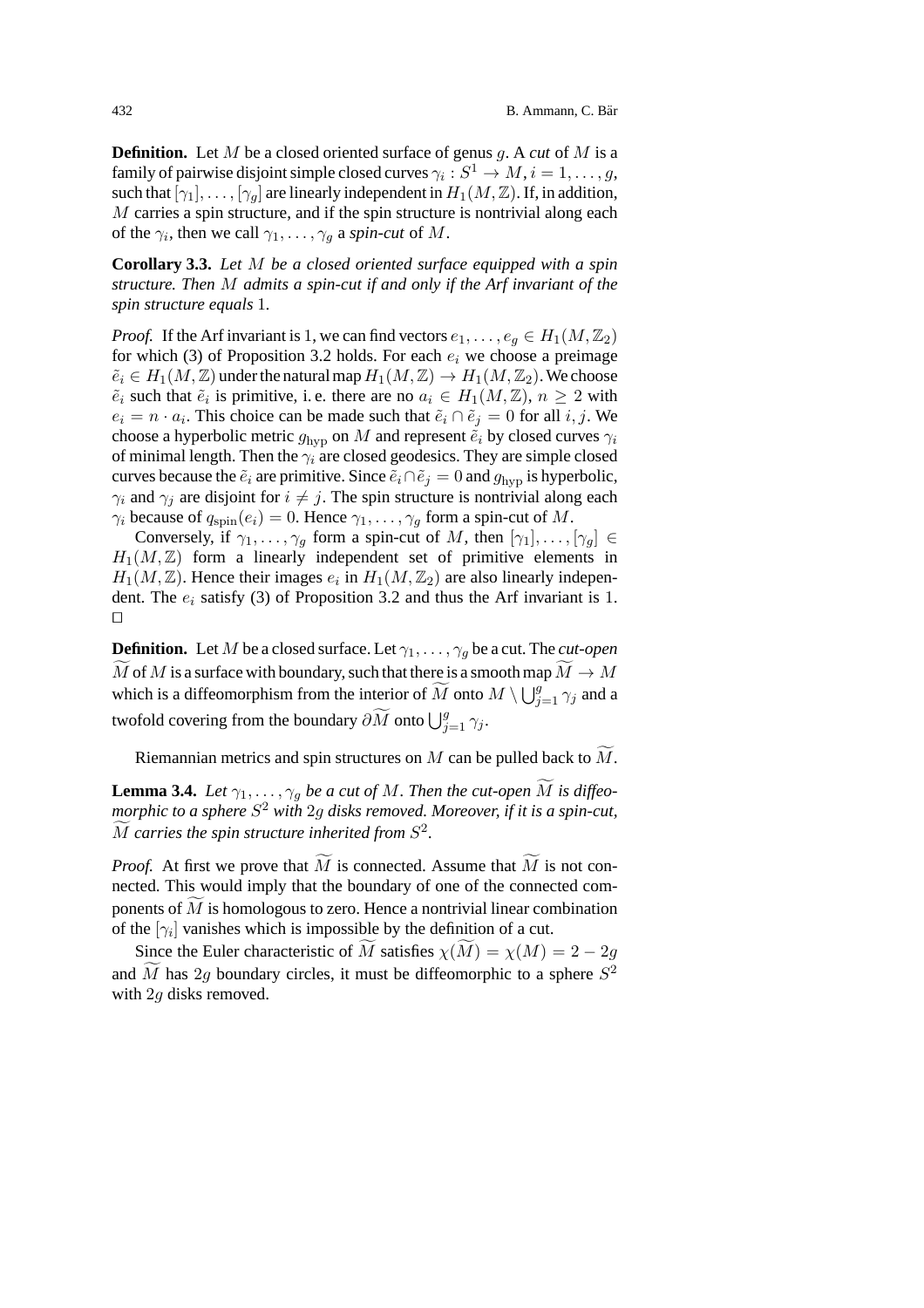

**Fig. 2.** The cut-open  $\widetilde{M}$  and its projection onto M

In the case of a spin-cut, the spin structure is nontrivial along each of the boundary components. Therefore the spin structure extends to the disk which has been removed. Hence  $M$  carries the spin structure which is the pullback of the unique spin structure on  $S^2$  under any injective immersion  $\widetilde{M} \hookrightarrow S^2$  $M \hookrightarrow S^2$ .

**Definition.** Let M be a closed surface with a fixed Riemannian metric and a fixed spin structure with Arf invariant 1. Let  $\gamma_1, \ldots, \gamma_q$  be a spin-cut. Denote by  $\partial_1 M, \dots, \partial_{2g} M$  the boundary components of the cut-open M. We define the *cut-diameter* of the spin-cut by

$$
\delta(\gamma_1,\ldots,\gamma_g) := \min_{1 \leq i < j \leq 2g} d(\partial_i \widetilde{M}, \partial_j \widetilde{M}),
$$

where  $d(A, B)$  denotes the length of a shortest path joining A and B. The *spin-cut-diameter* of M is defined as

$$
\delta(M) := \sup \delta(\gamma_1, \ldots, \gamma_g)
$$

with the supremum running over all spin-cuts. The spin-cut-diameter  $\delta(M)$ is a finite positive number depending on the surface  $M$ , the Riemannian metric and the spin structure.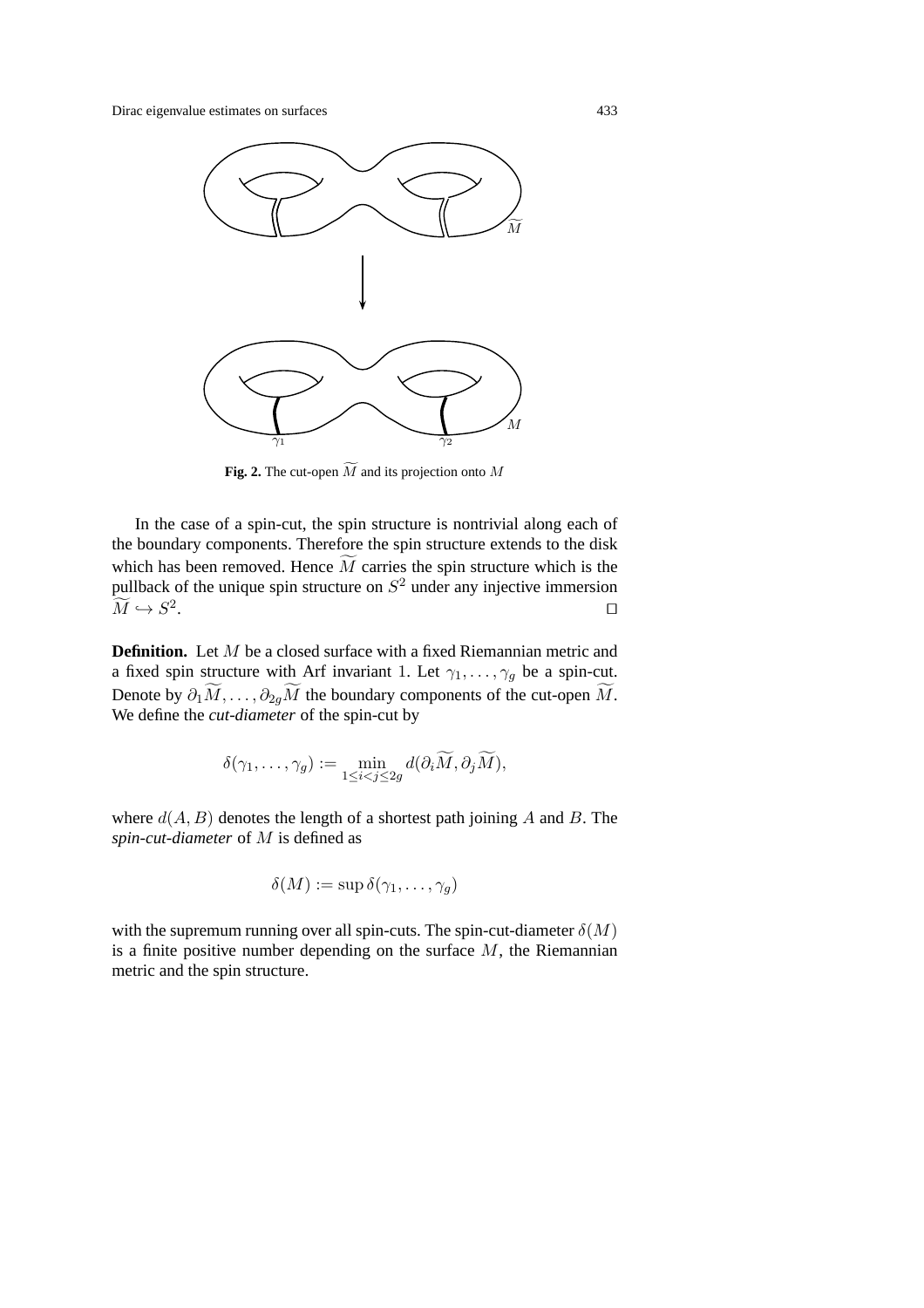

**Fig. 3.** The cut-diameter is the length of the shortest dotted line (only representatives of 4 of the 6 homotopy classes of lines are shown)

#### **4 Stable norms and the spin-cut-diameter**

Let *M* be a closed Riemannian manifold. In this section we define norms on  $H_1(M, \mathbb{R})$  and  $H^1(M, \mathbb{R})$ , the stable norms, and we recall some of their properties. We will be able to express the spin-cut-diameter defined in the previous section in terms of stable norms of certain cohomology classes which depend on the spin structure. A good reference for stable norms is [21], Chapter 4C. A more detailed exposition of stable norms can be found in [15].

For any  $v \in H_1(M, \mathbb{R})$  the *stable norm* is defined as

$$
||v||_{\rm st} := \inf \left\{ \sum_{i=1}^{k} |a_i| \cdot \mathrm{length}(c_i) \right\}
$$

where the infimum runs over all 1-cycles  $\sum_{i=1}^{k} a_i c_i$  representing v with  $a_i \in \mathbb{R}, k \in \mathbb{N} \cup \{0\}$  and  $c_i : S^1 \to M$  smooth.

For cohomology classes  $\alpha \in H^1(M, \mathbb{R})$  we define the *stable norm* by

$$
\|\alpha\|_{\rm st} := \inf \|\omega\|_{L^\infty},
$$

where the infimum runs over all closed smooth 1-forms  $\omega$  representing  $\alpha$ .

These norms are dual to each other in the following sense:

$$
\|\alpha\|_{st} = \sup \{ \alpha(v) \mid v \in H_1(M, \mathbb{R}), \|v\|_{st} = 1 \},
$$
  

$$
\|v\|_{st} = \sup \{ \alpha(v) \mid \alpha \in H^1(M, \mathbb{R}), \|\alpha\|_{st} = 1 \}.
$$

We can also characterize the stable norm on  $H_1(M, \mathbb{R})$  in terms of lengths of closed curves. For any 1-cycle  $v \in H^1(M, \mathbb{R})$  which lies in the image of the map  $H^1(M,\mathbb{Z}) \to H^1(M,\mathbb{R})$  the relation

$$
||v||_{\text{st}} = \inf \left\{ \frac{1}{n} \operatorname{length}(\gamma) \, \middle| \, \gamma \text{ is a closed curve representing } nv, n \in \mathbb{N} \right\}
$$

holds.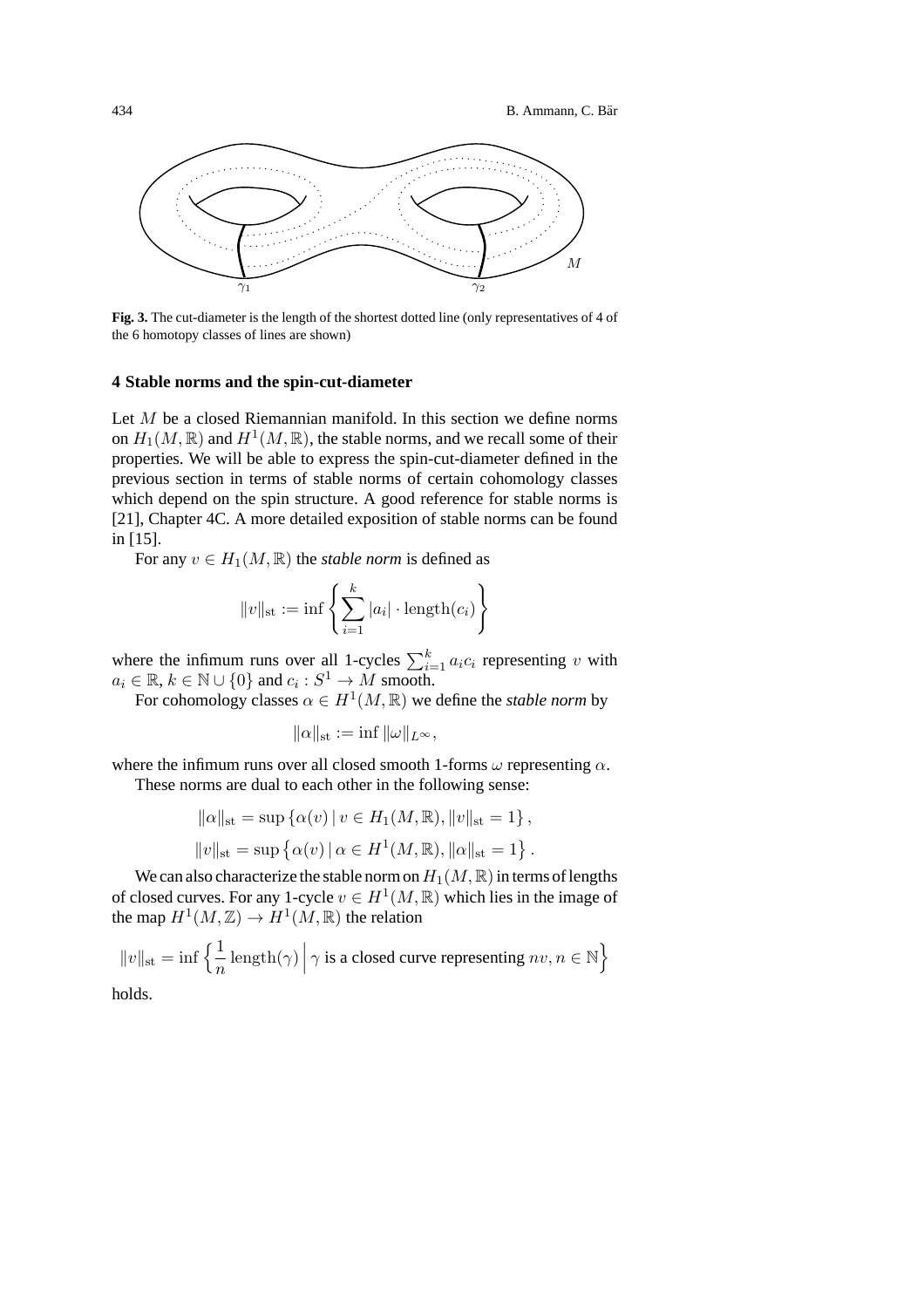If  $M = T<sup>n</sup>$ , the *n*-dimensional torus with an arbitrary Riemannian metric, then one can identify  $H_1(T^n, \mathbb{R})$  with the universal covering of  $T^n$ . Let d be the distance function on  $H_1(T^n, \mathbb{R})$  induced by the pullback of the Riemannian metric on  $T^n$ . Burago [11] proved that there is a constant C, such that for any  $x, y \in H_1(T^n, \mathbb{R})$ 

$$
|d(x, y) - ||x - y||_{\text{st}}| \le C.
$$

Roughly speaking, this result says that the stable norm is a good approximation for the distance d.

The stable norm also plays a central role in Bangert's criterion [3] for the existence of globally minimizing geodesics on the universal covering M of a closed Riemannian manifold M. E. g. if  $b_1(M) \geq 2$ , and if the stable norm on  $H_1(M, \mathbb{R})$  is strongly convex, then there are infinitely many geodesics on M whose lifts are globally minimizing geodesics on M .

In the special case that  $M$  is a closed orientable surface of positive genus, any closed curve  $\gamma$  representing a nontrivial  $[\gamma]=[\alpha]^n\in \pi_1(M)$  with  $n\geq 2$ has a self-intersection. To see this, let  $\overline{M}$  be the universal covering. We lift  $\gamma$ to  $\overline{M}/\langle\{\alpha\}\rangle$  where  $\{\alpha\}$  acts via deck transformations and apply Lemma A.1 for  $S \setminus \{N, S\} \cong \overline{M}/({\alpha})$ . A standard curve shortening argument shows that in this case we can characterize the stable norm of an integral class  $v$ as follows:

 $||v||_{st} = \inf \{ \text{length}(\gamma) | \gamma \text{ is a closed curve in } M \text{ representing } v \}.$ 

*Remark.* An intersection argument implies that  $\|\cdot\|_{st}$  is a strictly convex norm on  $H_1(T^2, \mathbb{R})$  [32]. In contrast to this, on any surface of genus  $\geq 2$ the stable norm is not strictly convex [32].

In the remaining part of this section we specialize to the case  $M = T<sup>2</sup>$ , and we will show how the stable norm can be used to express the spin-cutdiameter of a spin structure.

Let  $\gamma : S^1 \to T^2$  be a noncontractible simple closed curve along which the spin structure is nontrivial. Then  $[\gamma] \in H_1(T^2, \mathbb{Z}) \setminus \{0\}$ . We define  $\alpha_{\gamma} \in H^1(T^2, \mathbb{Z})$  via the relation

$$
\langle \alpha_{\gamma}, \beta \rangle = [\gamma] \cap \beta, \qquad \forall \beta \in H_1(T^2, \mathbb{Z}).
$$

**Proposition 4.1.** *Let*  $\delta(M)$  *be the spin-cut-diameter of a 2-torus with spin structure whose Arf invariant equals 1. Let*  $\gamma_0$  :  $S^1 \rightarrow T^2$  *be a noncontractible simple closed curve along which the spin structure is nontrivial, i. e.*  $\gamma_0$  *is a spin-cut of M. Then for* 

 $\delta_0 := \sup \{ \delta(\gamma) \mid \gamma \text{ is a simple closed curve homotopic to } \gamma_0 \}$ 

*we have*

$$
\delta_0 = \frac{1}{\|\alpha_{\gamma_0}\|_{\rm st}}.
$$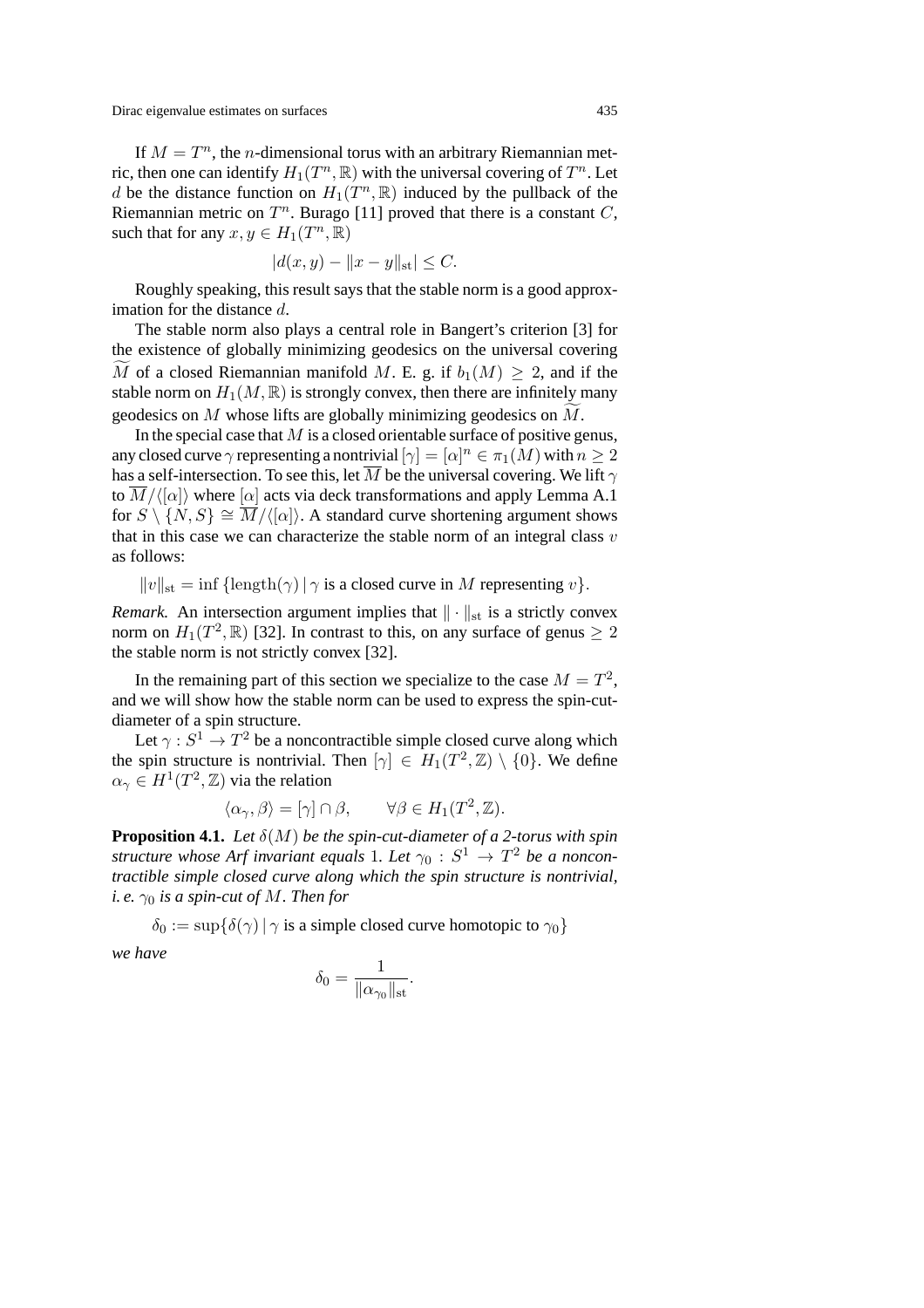#### *Proof.*

(a) We show  $\delta_0 \leq 1/||\alpha_{\gamma_0}||_{st}$ .

Let  $\varepsilon > 0$ . Choose a simple closed curve  $\gamma$  homotopic to  $\gamma_0$  such that  $\delta(\gamma) \ge (1 + \varepsilon)^{-1} \delta_0$ . We cut  $T^2$  along  $\gamma$ . Then the cut-open  $\overline{M}$  thus obtained is a topological cylinder. Let  $\tilde{c} : [a, b] \to M$  be a curve of minimal length joining the two boundary components  $\partial_1 M$  and  $\partial_2 M$  of M. Let c be the image of  $\tilde{c}$  under the map  $\tilde{M} \to T^2$ . Clearly length $(c) =$ length( $\tilde{c}$ ) =  $\delta(\gamma) \ge (1 + \varepsilon)^{-1} \delta_0$ . Let  $f : \tilde{M} \to [0, \delta_0]$  be a smooth function with the following properties:

$$
|df| \le 1 + 2\varepsilon,
$$
  
\n $f \equiv 0$  on a neighborhood of  $\partial_1 \widetilde{M}$ ,  
\n $f \equiv \delta_0$  on a neighborhood of  $\partial_2 \widetilde{M}$ .

Such an  $f$  can be obtained for example by a smooth approximation of the Lipschitz function

$$
\bar{f}: \widetilde{M} \to [0, \delta_0],
$$
  

$$
x \mapsto \frac{\delta_0}{\delta(\gamma)} \min \left\{ d(x, \partial_1 \widetilde{M}), \delta(\gamma) \right\}.
$$

Let  $\omega$  be the 1-form on  $T^2$  such that df equals the pullback of  $\omega$ . We now prove  $\delta_0 \cdot \alpha_{\gamma} = \pm [\omega]$ .

Observe that  $\omega(\dot{\gamma}(t)) = \frac{d}{dt}(f \circ \gamma) \equiv 0$ , since f is constant along  $\partial_1 \widetilde{M}$ . Hence  $\int_{\gamma|I} \omega = 0$  for any  $I \subset S^1$ . In particular,

$$
\langle [\omega], [\gamma] \rangle = \int_{\gamma} \omega = 0.
$$

There are  $t_1, t_2 \in S^1$  such that  $\gamma(t_1) = c(a), \gamma(t_2) = c(b)$ . Let  $\beta$  be the product path  $\beta := \gamma|_{[t_2,t_1]} * c$ . Then  $[\gamma] \cap [\beta] = \pm 1$ . Moreover,

$$
\langle [\omega], [\beta] \rangle = \underbrace{\int_{\gamma|_{[t_2,t_1]}} \omega}_{=0} + \int_c \omega = \int_c df = f(c(b)) - f(c(a))
$$

$$
= \delta_0 = \pm \delta_0 [\gamma] \cap [\beta] = \pm \delta_0 \langle \alpha_\gamma, [\beta] \rangle.
$$

Therefore  $[\omega] \neq \delta_0 \cdot \alpha_\gamma$  vanishes on  $[\gamma]$  and on  $[\beta]$ . Since  $[\gamma]$  and  $[\beta]$ form a basis of  $H_1(T^2, \mathbb{Z})$  we obtain  $\delta_0 \cdot \alpha_\gamma = \pm [\omega]$ . From

$$
\delta_0 \cdot \|\alpha_\gamma\|_{\rm st} = \|[\omega]\|_{\rm st} \le \|\omega\|_{L^\infty} \le 1 + 2\varepsilon
$$

we get the  $\leq$ -part of the equation by taking the limit  $\varepsilon \to 0$ .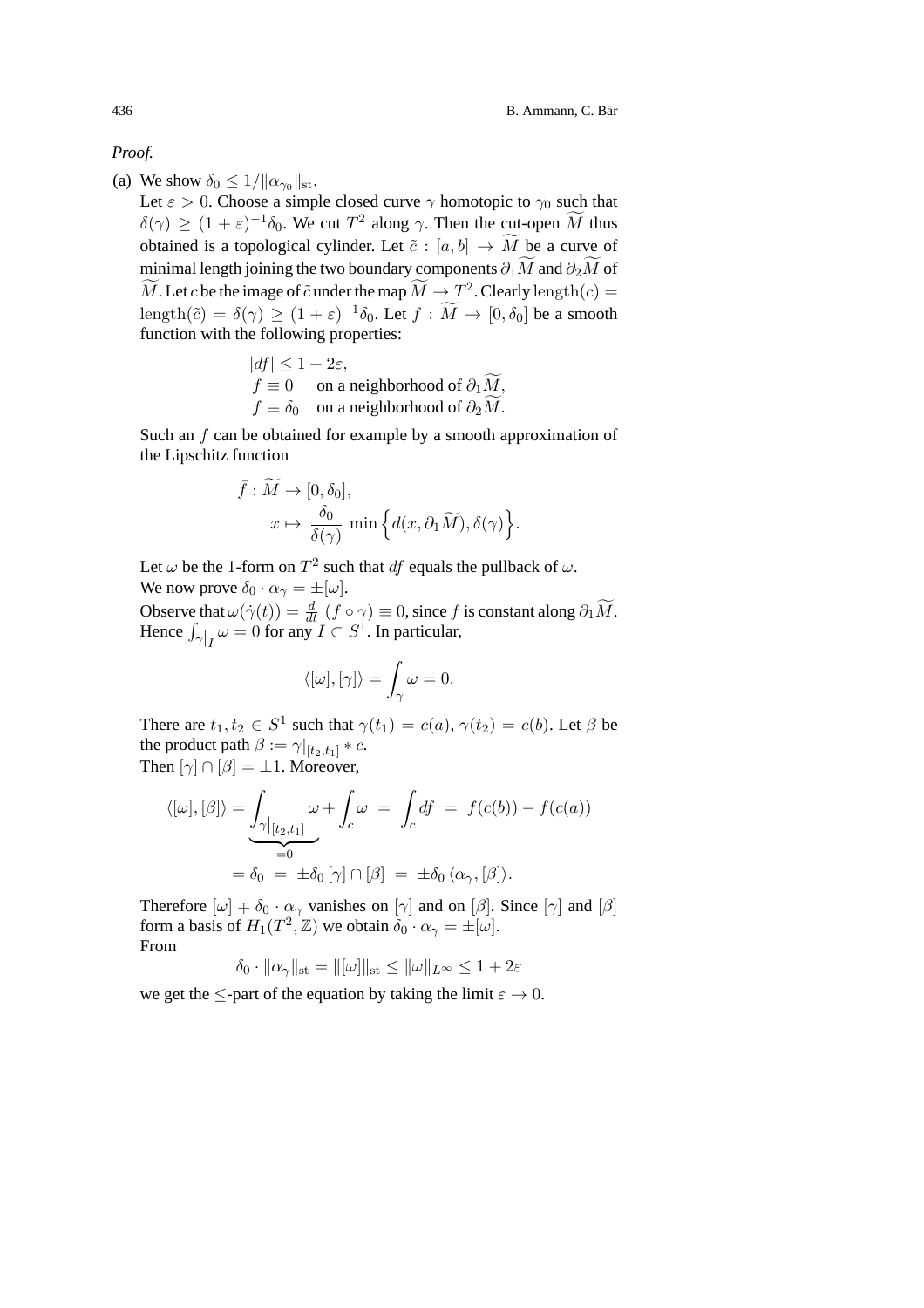

**Fig. 4.** The curve  $\beta$  in the proof of Proposition 4.1 (thick line)

(b) Now we prove  $\delta_0 \geq 1/||\alpha_{\gamma_0}||_{\rm st}$ .

We choose a smooth closed 1-form  $\omega$  on  $T^2$  such that  $[\omega] = \alpha_{\gamma_0}$  and  $\|\omega\|_{L^{\infty}} \leq \|\alpha_{\gamma_0}\|_{st} + \varepsilon$  for small  $\varepsilon > 0$ . The cyclic subgroup  $\langle |\gamma_0| \rangle$  of  $\pi_1(T^2)$  generated by  $[\gamma_0]$  acts via deck transformations on the universal covering  $\mathbb{R}^2$  of  $T^2$ . Define the cylinder  $Z := \mathbb{R}^2 / \langle |\gamma_0| \rangle$ . Since  $|\gamma_0|$  generates the first cohomology of Z and  $\alpha_{\gamma_0}$  vanishes on  $[\gamma_0]$  the pullback of the cohomology class  $[\omega] = \alpha_{\gamma_0}$  is trivial on Z. Hence we can find a smooth function  $f : Z \to \mathbb{R}$  such that df is the pullback of  $\omega$  under the covering  $Z \to T^2$ .

The function  $f$  is proper. Without loss of generality we can assume that 0 is a regular value of f. Then  $f^{-1}(0)$  is a union of simple closed curves. According to Lemma A.2 there is a simple closed curve  $\gamma$  in  $f^{-1}(0)$  whose homotopy class generates  $\pi_1(Z)$ . Choose the orientation of  $\gamma$  such that  $\gamma$  is homotopic to  $\gamma_0$ . The spin struture is nontrivial along  $\gamma$ , hence  $\gamma$  defines a spin-cut  $M \to M$ , i.e. a map which is a diffeomorphism from the interior of M onto  $M \setminus \gamma(S^1)$  and a trivial double covering from  $\partial M$  onto  $\gamma(S^1)$ .

We can identify M with a closed subset of  $Z$ , and we can assume that  $f|_{\partial_1 \widetilde{M}} \equiv 0, f|_{\partial_2 \widetilde{M}} \equiv 1,$  where  $\partial_1 M$  and  $\partial_2 M$  denote the two boundary components of M .

Let  $c : [a, b] \rightarrow M$  be a curve of minimal length joining the two boundary components  $\partial_1 M$  and  $\partial_2 M$ . By definition we have  $\delta(\gamma) =$  $length(c)$ . It follows

$$
1 = f(c(b)) - f(c(a)) = \int_c df
$$
  
\n
$$
\leq \text{length}(c) ||df||_{L^{\infty}}
$$
  
\n
$$
= \delta(\gamma) ||\omega||_{L^{\infty}}
$$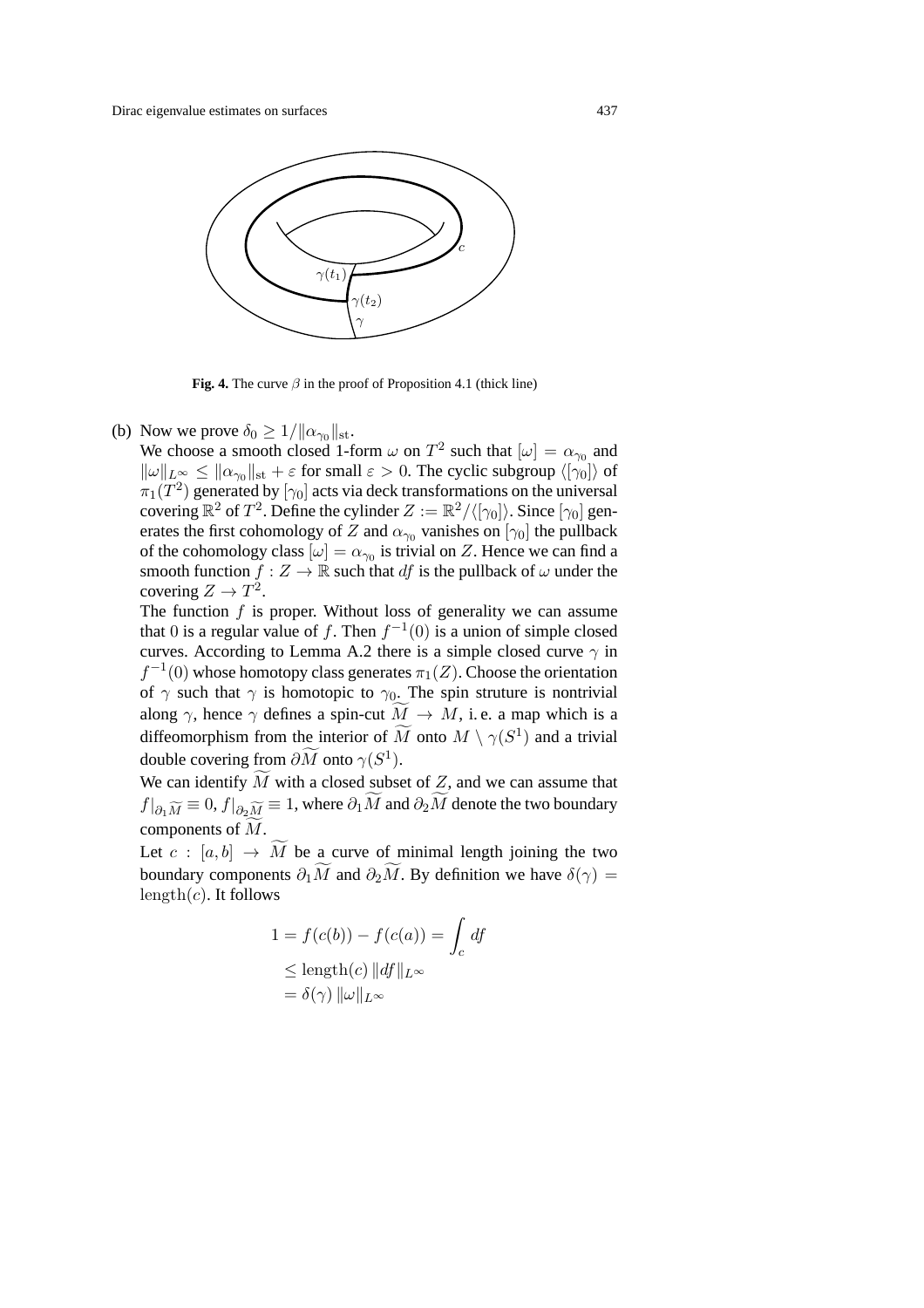$$
\leq \delta_0 \left( \|\alpha\|_{st} + \varepsilon \right).
$$

The limit  $\varepsilon \to 0$  yields  $\delta_0 \geq / ||\alpha_{\gamma_0}||_{\text{st}}$ .

**Corollary 4.2.** *The spin-cut-diameter satisfies*

$$
\delta(M) = \sup \left\{ \frac{1}{\|\alpha_{\gamma}\|_{\text{st}}} \middle| \gamma \text{ is a noncontractible simple closed curve}
$$
  
along which the spin structure is nontrivial.

 $\Box$ 

#### **5 An estimate for the 2-torus**

We now come to the first main result of this paper. We give a geometric lower bound for the eigenvalues of the Dirac operator on a 2-torus which is nontrivial for all metrics and for all spin structures.

**Theorem 5.1.** Let  $T^2$  be the 2-torus equipped with an arbitrary Rieman*nian metric and a spin structure whose Arf invariant equals* 1*. Let* λ *be an eigenvalue of the Dirac operator and let*  $\delta(T^2)$  *be the spin-cut-diameter. Then for any*  $k \in \mathbb{N}$ ,

$$
|\lambda|\geq -\frac{2}{k\,\delta(T^2)}+\sqrt{\frac{\pi}{k\,\mathrm{area}(T^2)}+\frac{2}{k^2\delta(T^2)^2}}.
$$

Note that the right hand side of this inequality is positive for sufficiently large k, but tends to 0 for  $k \to \infty$ . The best bound is obtained by choosing

$$
k = \left[4\left(1+\sqrt{2}\right)\frac{\operatorname{area}(T^2)}{\pi\,\delta(T^2)^2}\right]
$$

or

$$
k = \left[4\left(1+\sqrt{2}\right)\frac{\operatorname{area}(T^2)}{\pi\,\delta(T^2)^2}\right] + 1.
$$

*Proof.* Let  $\gamma$  be a spin-cut, i. e.  $\gamma$  is a simple closed curve in  $T^2$  along which the spin structure is nontrivial. Assume  $\delta(\gamma) > (1 + \varepsilon)^{-1} \delta(T^2)$  for small  $\varepsilon > 0$ .

We now proceed as in part (a) of the proof of Proposition 4.1. On the cut-open  $\widetilde{T}^2$  we obtain a function  $f : \widetilde{T}^2 \to [0, \delta(T^2)]$  satisfying

$$
|df| \le 1 + 2\varepsilon,
$$
  
\n $f \equiv 0$  on a neighborhood of  $\partial_1 \widetilde{T}^2$ ,  
\n $f \equiv \delta(T^2)$  on a neighborhood of  $\partial_2 \widetilde{T}^2$ .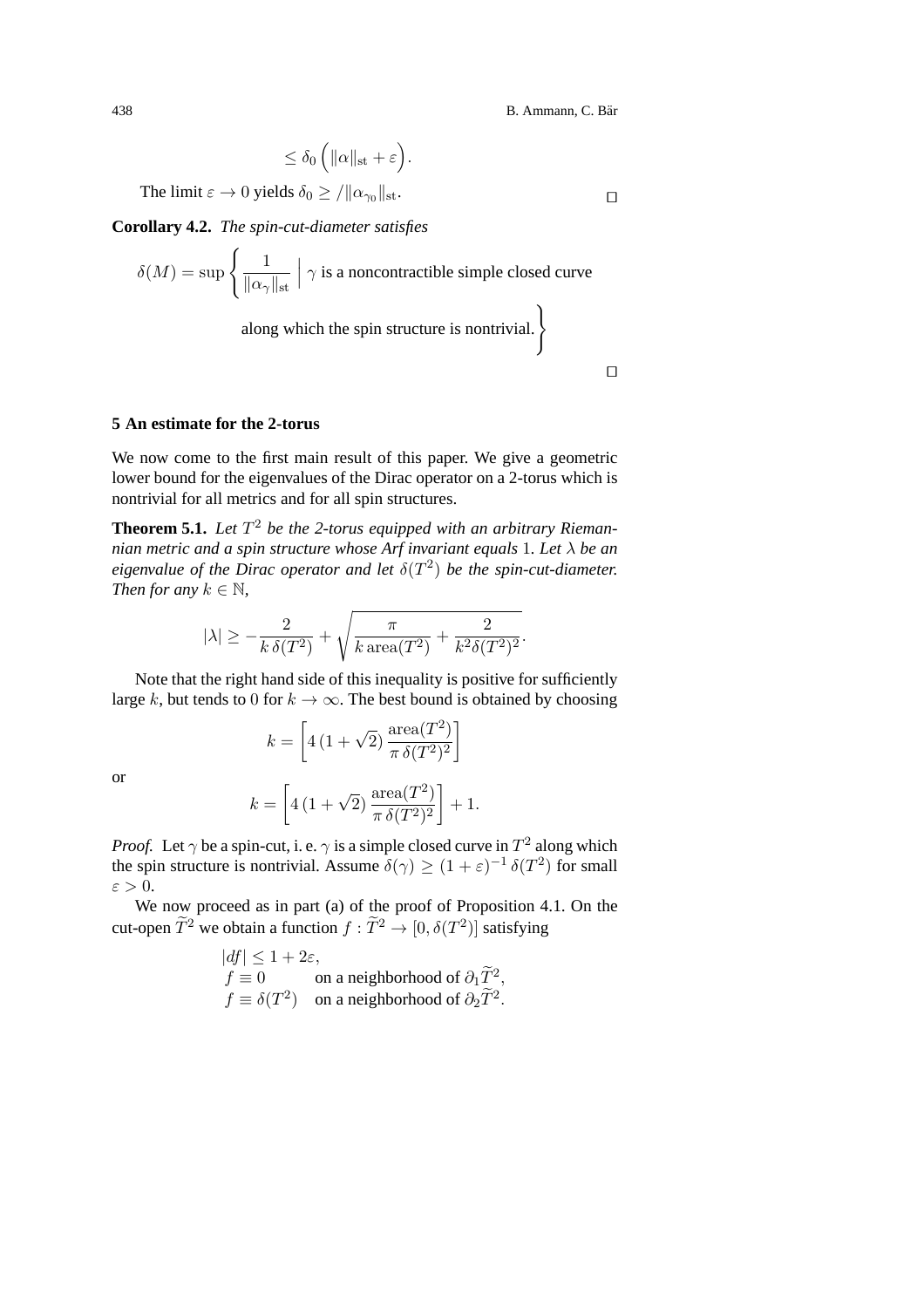

**Fig. 5.** The cylinder Z and a fundamental domain

Let  $\omega$  be the 1-form on  $T^2$  such that df equals the pullback of  $\omega$ .

The homotopy class  $[\gamma] \in \pi_1(T^2)$  acts on the universal covering  $\mathbb{R}^2$  of  $T^2$ , and

$$
Z:=\mathbb{R}^2/\langle[\gamma]\rangle
$$

is a cylinder covering  $T^2$ . We pull the metric and the spin structure on  $T^2$ back to a metric and a spin structure on Z.

We fix a  $w \in \pi_1(T^2)$  with  $[\gamma] \cap w = 1$ . Then w generates the deck transformation group of the covering  $Z \to T^2$ . Let  $\tilde{\gamma}: \tilde{S}^1 \to Z$  be a lift of  $\gamma$ . Then  $Z \setminus (\tilde{\gamma}(S^1) \cup w \cdot \tilde{\gamma}(S^1))$  consists of three connected components. Two of them are unbounded and one is bounded. The closure of the bounded component can be identified with the cut-open  $\tilde{T}^2$ . The function f can then be extended "pseudo-periodically" to  $Z$ , more precisely,

$$
f(w+p) = \delta(T^2) + f(p) \tag{2}
$$

for all  $p \in Z$ , where w acts as a deck transformation on Z. Note that

$$
\operatorname{area}(\mathit{f}^{-1}((t, t + \delta(T^2)])) = \operatorname{area}(\widetilde{T}^2) = \operatorname{area}(T^2).
$$

We set

$$
T_{-k} := f^{-1}\Big([{-k\delta(T^2),0}]\Big),
$$
  

$$
T_k := f^{-1}\Big([0,k\delta(T^2)]\Big).
$$

Both  $T_{-k}$  and  $T_k$  are isometric to k copies of  $\tilde{T}^2$  glued together to a cylinder. Similarly, we consider  $T_{-k} \cup T_k$  as a cylinder consisting of 2k copies of  $\tilde{T}^2$ .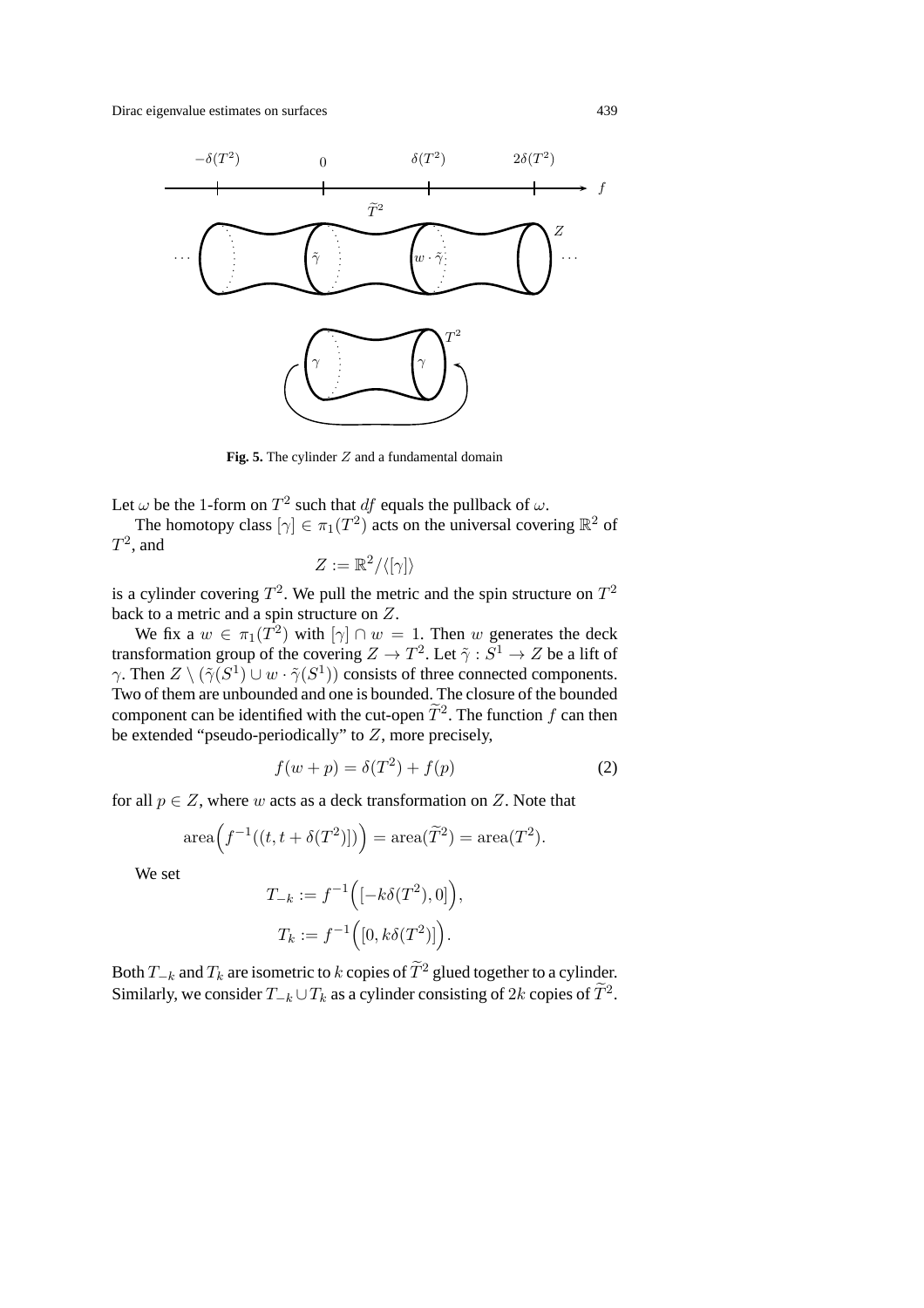We glue two disks to the remaining two boundary components of  $T_{-k} \cup T_k$ and obtain a surface N of genus 0. We extend the metric on  $T_{-k} \cup T_k$  to one on N such that the total area of the two disk glued in is smaller than  $\varepsilon$ . Hence

$$
\operatorname{area}(N) \le 2k \operatorname{area}(T^2) + \varepsilon.
$$

By Proposition 2.1 the spin structure on  $T_{-k} \cup T_k$  extends to the unique spin structure on N.

For fixed  $k \in \mathbb{N}$  let  $X_1 : \mathbb{R} \to [0, 1]$  be a smooth function with

$$
X_1(t) = 1 \text{ for } t \le 0,
$$
  
\n
$$
X_1(t) = 0 \text{ for } t \ge k,
$$
  
\n
$$
|X'_1(t)| \le \frac{1+\varepsilon}{k} \text{ for all } t.
$$

We set  $X(t) := X_1(t) - X_1(t + k)$ . Then

$$
\chi(p) := X\left(\frac{f(p)}{\delta(T^2)}\right)
$$

is a compactly supported smooth function on  $Z$  with

$$
k \cdot ||\nabla \chi||_{L^{\infty}} \leq k \cdot ||X'||_{L^{\infty}} \cdot \frac{||df||_{L^{\infty}}}{\delta(T^2)} \leq \frac{(1+\varepsilon)(1+2\varepsilon)}{\delta(T^2)} =: a_{\varepsilon}.
$$

We denote the  $L^2$ -norm of a spinor  $\varphi$  on a subset A of the manifold on which  $\varphi$  is defined by

$$
\|\varphi\|_A:=\sqrt{\int_A |\varphi|^2 \text{ d area}}.
$$

If A equals the whole manifold we simply write

$$
\|\varphi\|_A=:\|\varphi\|.
$$

Now let  $\varphi$  be an eigenspinor on  $T^2$  corresponding to an eigenvalue  $\lambda$  of the Dirac operator. By the preceeding lemma, the spin structure pulled back via  $\pi$  extends to the unique spin structure on N. Thus  $\chi \cdot \pi^* \varphi$  is a well-defined spinor on  $N$ , and we obtain the following estimate

$$
||D(\chi \cdot \pi^* \varphi)||_{T_{-k}}^2 = ||\nabla \chi \cdot \pi^* \varphi + \chi \cdot D(\pi^* \varphi)||_{T_{-k}}^2
$$
  
\n
$$
\leq \left(\frac{a_{\varepsilon}}{k} \cdot ||\pi^* \varphi||_{T_{-k}} + |\lambda| ||\chi \cdot \pi^* \varphi||_{T_{-k}}\right)^2
$$
  
\n
$$
\leq \frac{a_{\varepsilon}^2}{k^2} \cdot ||\pi^* \varphi||_{T_{-k}}^2 + \frac{2|\lambda|a_{\varepsilon}}{k} ||\pi^* \varphi||_{T_{-k}}^2
$$
  
\n
$$
+ \lambda^2 ||\chi \cdot \pi^* \varphi||_{T_{-k}}^2
$$
  
\n
$$
= \left(\frac{a_{\varepsilon}^2}{k} + 2|\lambda| a_{\varepsilon}\right) ||\varphi||_{T^2}^2 + \lambda^2 ||\chi \cdot \pi^* \varphi||_{T_{-k}}^2. (3)
$$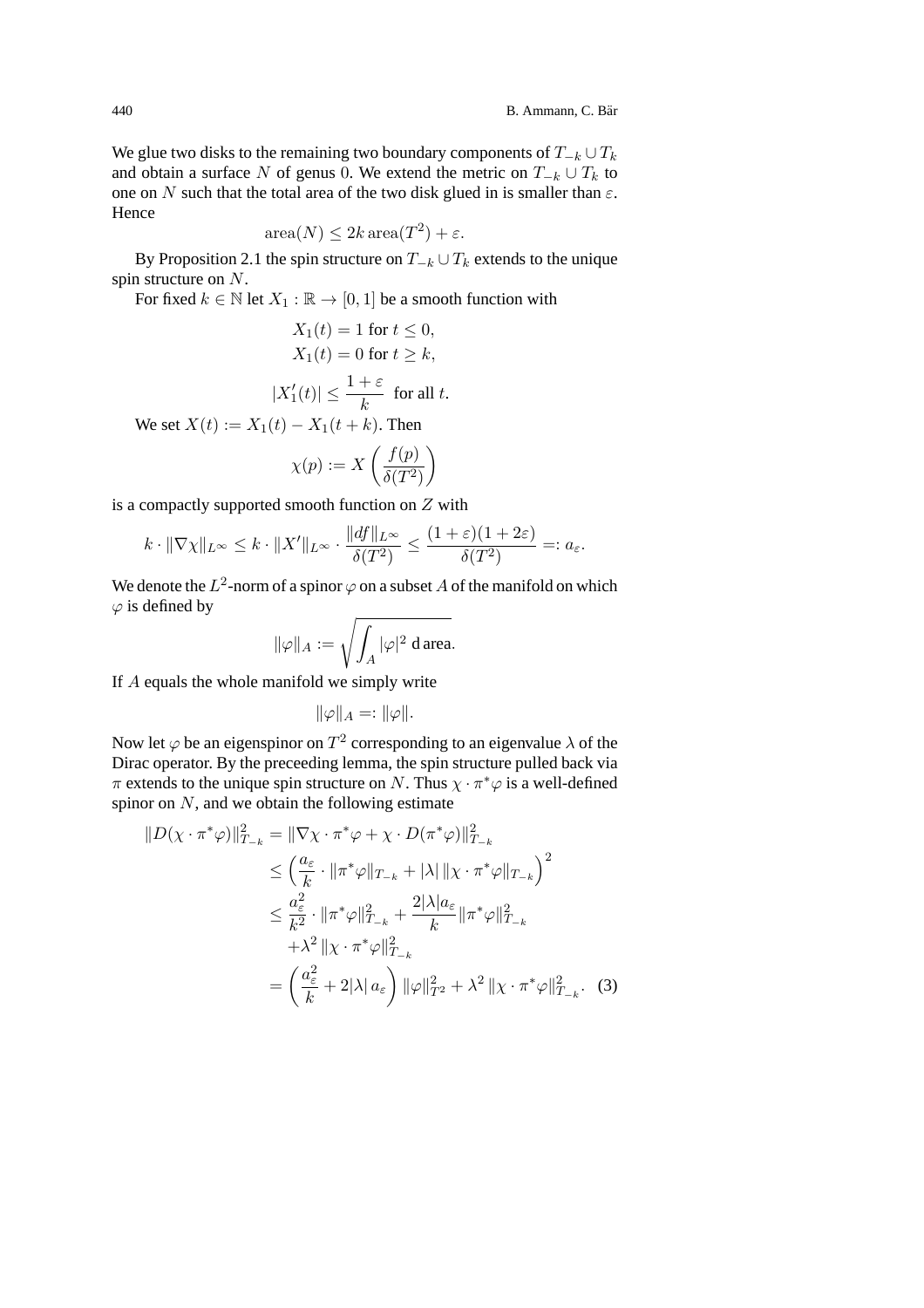

**Fig. 6.** The graph of  $t \mapsto X(t)$ 

In a similar manner we obtain

$$
||D(\chi \cdot \pi^* \varphi)||_{T_k}^2 \le \left(\frac{a_{\varepsilon}^2}{k} + 2|\lambda| \, a_{\varepsilon}\right) ||\varphi||_{T^2}^2 + \lambda^2 ||\chi \cdot \pi^* \varphi||_{T_k}^2. \tag{4}
$$

From

$$
X(t)^{2} + X(t-k)^{2} = X(t)^{2} + (1-X(t))^{2} \in [1/2, 1]
$$

for  $0 \le t \le k$  we obtain

$$
\frac{k}{2} \|\varphi\|_{T^2}^2 \le \|\chi \cdot \pi^* \varphi\|_{T_{-k} \cup T_k}^2 \le k \|\varphi\|_{T^2}^2
$$

which together with (3) and (4) gives

$$
||D(\chi \cdot \pi^* \varphi)||_{T_{-k} \cup T_k}^2 \le \left\{ 2\left(\frac{a_{\varepsilon}^2}{k} + 2|\lambda| \, a_{\varepsilon}\right) + k \cdot \lambda^2 \right\} ||\varphi||_{T^2}^2.
$$

We plug  $\chi\varphi$  into the Rayleigh quotient and use Theorem 1.1 to get

$$
\frac{4\pi}{2k \operatorname{area}(T^2) + \varepsilon} \le \frac{4\pi}{\operatorname{area}(N)}
$$
  

$$
\le \frac{\|D(\chi \cdot \pi^*\varphi)\|_{T_{-k} \cup T_k}^2}{\|\chi \cdot \pi^*\varphi\|_{T_{-k} \cup T_k}^2}
$$
  

$$
\le \frac{2a_{\varepsilon}^2/k + 4|\lambda| a_{\varepsilon} + k \cdot \lambda^2}{k/2}.
$$

Thus

$$
\frac{\pi}{2k \operatorname{area}(T^2) + \varepsilon} \le \frac{a_{\varepsilon}^2}{k^2} + \frac{2|\lambda| \, a_{\varepsilon}}{k} + \frac{\lambda^2}{2}.
$$

In the limit as  $\varepsilon \to 0$  we obtain

$$
\frac{\pi}{k \operatorname{area}(T^2)} \le \frac{2}{k^2 \delta(T^2)^2} + \frac{4|\lambda|}{k \delta(T^2)} + \lambda^2.
$$

Solving this inequality proves the theorem.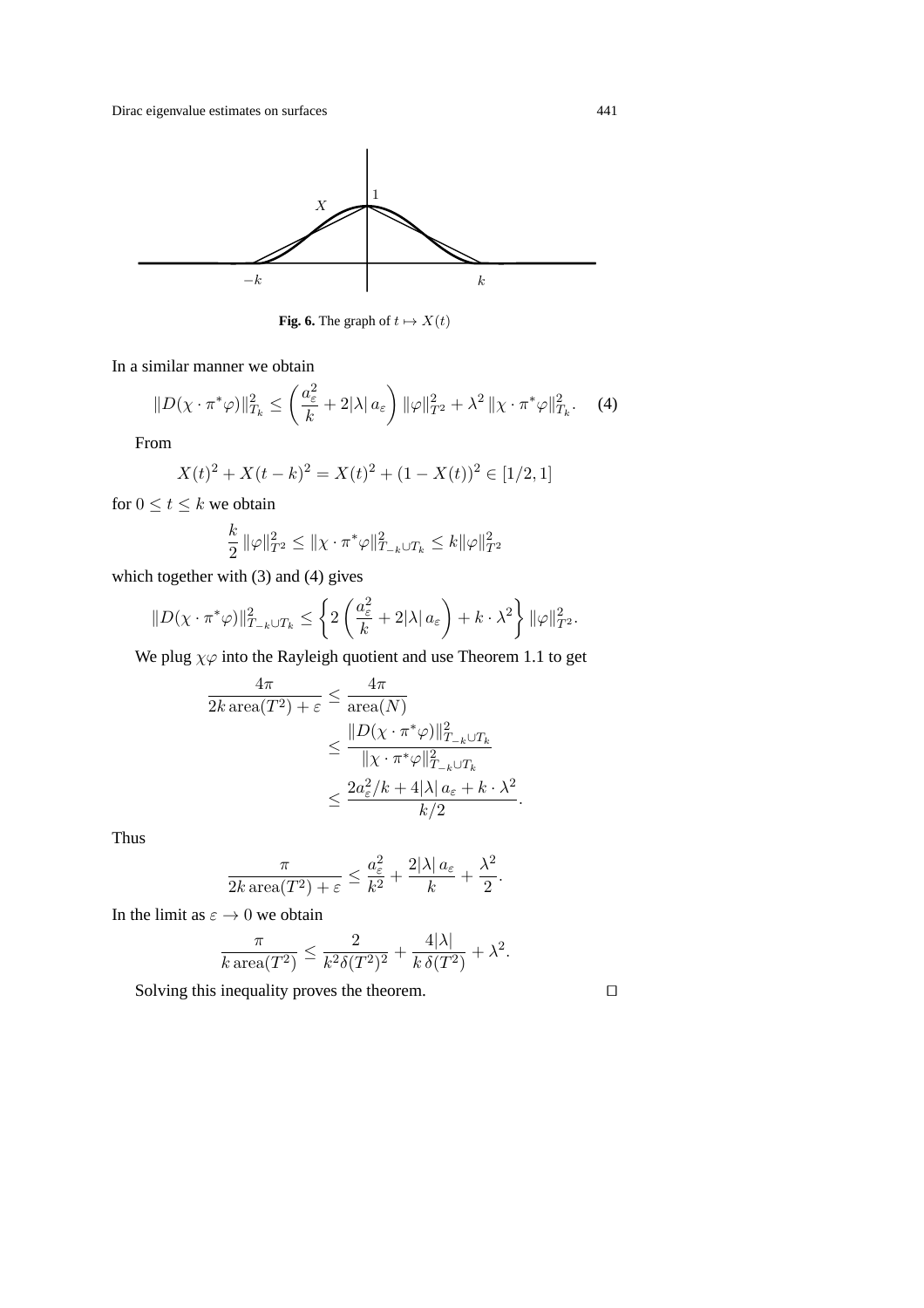

**Fig. 7.** The boundary M of a small neighborhood of a graph  $\Gamma$  in  $\mathbb{R}^3$  has a large maximal spin-cut-diameter compared to the area

#### **6 Compact surfaces of higher genus**

Using a similar technique we can also obtain a lower bound for the Dirac spectrum on closed surfaces M of higher genus.

**Theorem 6.1.** Let M be a closed surface of genus  $q > 1$  with a Riemannian *metric and a spin structure whose Arf invariant equals 1. Let* δ(M) *be the spin-cut-diameter of* M*. Then for all eigenvalues* λ *of the Dirac operator we have*

$$
|\lambda| \ge \frac{2\sqrt{\pi}}{(2g+1)\sqrt{\text{area}(M)}} - \frac{1}{\delta(M)}.
$$

Note that on any closed oriented surface of genus  $q > 1$  there is a Riemannian metric and a spin structure such that  $\delta(M)^2/\text{area}(M)$  is arbitrarily large. To see this take a suitable finite graph  $\Gamma$  embedded in  $\mathbb{R}^3$  and let M be the boundary (smoothed out appropriately) of a tubular neighborhood of  $\Gamma$ of small tubular radius  $r > 0$ . Provide M with the Riemannian metric and the spin structure induced from  $\mathbb{R}^3$ . Then for  $r \to 0$  the spin-cut-diameter stays bounded while the area tends to 0. By Theorem 6.1 the smallest eigenvalue of  $D^2$  must then tend to  $\infty$ . Hence any closed oriented surface carries a Riemannian metric and a spin structure such that the above estimate is not trivial.

Theorem 6.1 also holds for  $g = 1$  but in this case Theorem 5.1 with  $k = 2$  gives a better estimate.

*Proof.* Let  $\gamma_1, \ldots, \gamma_g$  be a spin-cut of M. We cut M along the  $\gamma_i$  and obtain the cut-open  $M$ . According to Lemma 3.4,  $M$  is a compact orientable surface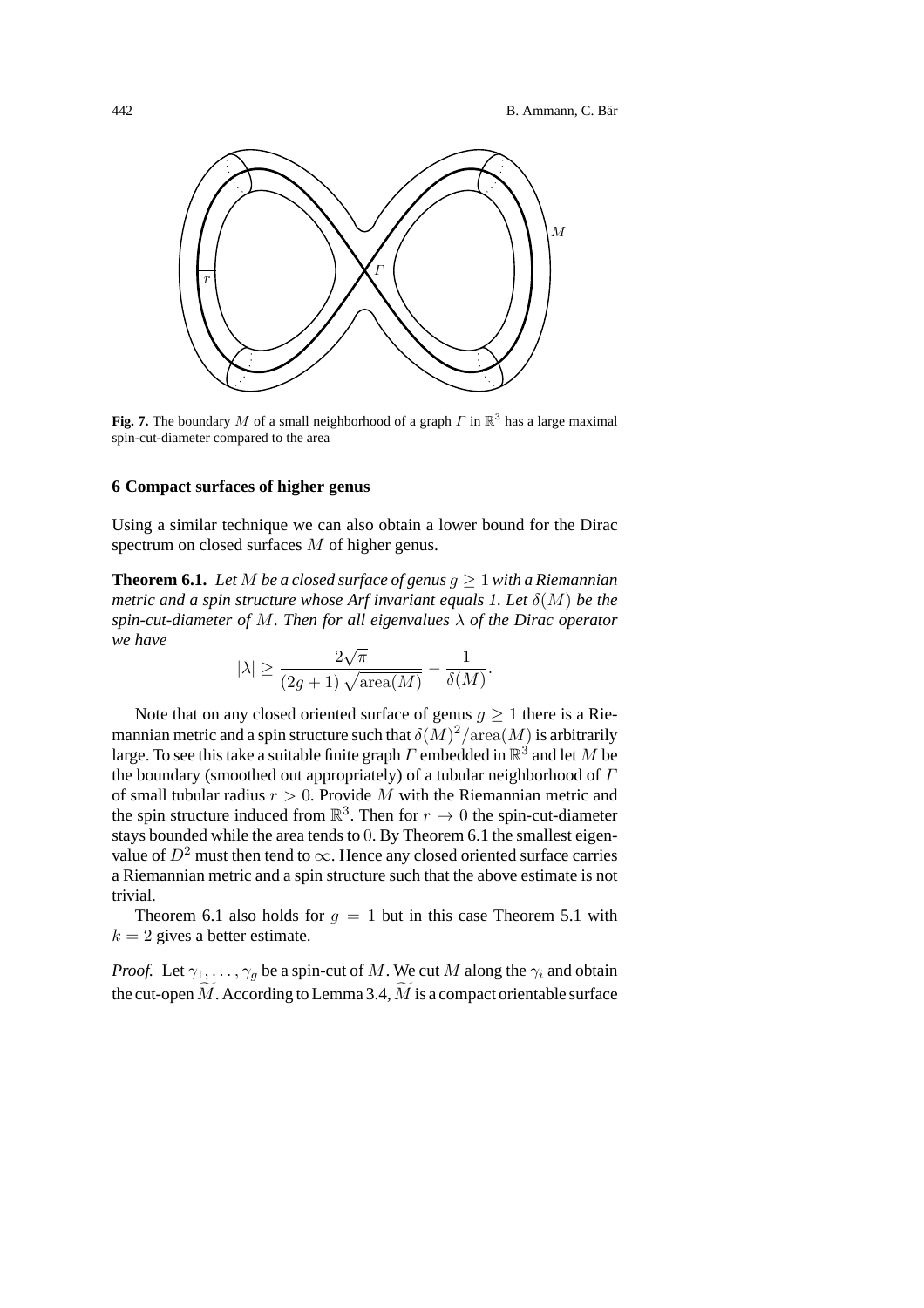of genus  $0$  with  $2q$  boundary components. The two boundary components of M that arise from cutting along  $\gamma_i$  we denote by  $\partial_i^1 M$  and  $\partial_i^2 M$ .

We assume that the spin-cut has been chosen such that  $\delta(\gamma_1,\ldots,\gamma_q) \geq$  $\delta(M) - \varepsilon$  with  $\varepsilon > 0$  small.

We take  $2g + 1$  copies of M, denoted by  $M_0, \ldots, M_{2g}$ . For  $t = 1, \ldots, g$ we glue  $\partial_t^1 \overline{M}_t$  to  $\partial_t^2 \overline{M}_0$  and  $\partial_t^2 \overline{M}_{g+t}$  to  $\partial_t^1 \overline{M}_0$ . The resulting surface  $S_0$  is of genus 0 with  $2g(2g - 1)$  boundary components. We glue disks to these boundaries and obtain a surface S diffeomorphic to  $S^2$ .

The Riemannian metric on  $M$  pulls back to a Riemannian metric on  $M$ and gives rise to a smooth metric on  $S_0$ . We extend this metric to a metric on S such that

$$
\operatorname{area}(S) \le \operatorname{area}(S_0) + \varepsilon = (2g + 1)\operatorname{area}(M) + \varepsilon. \tag{5}
$$

Since the spin structure of M is nontrivial along each  $\gamma_i$ , the induced spin structures on  $M_i$  fit together to the unique spin structure on  $S$ .

There is a smooth function  $\chi: S \to [0, 1]$  with the following properties:

(1) 
$$
\chi|_{\widetilde{M}_0} \equiv 1
$$
,  
\n(2)  $\chi|_{S \setminus S_0} \equiv 0$ ,  
\n(3)  $\|\nabla \chi\|_{L^{\infty}} \le \frac{1}{\delta(M) - 2\varepsilon}$ 

Let  $\varphi$  be an eigenspinor of the Dirac operator on M to the eigenvalue λ. This spinor lifts to an eigenspinor  $\varphi_0$  of the Dirac operator on  $S_0$ . Thus  $\chi \cdot \varphi_0$  is a well-defined spinor on S. We use it as a test spinor for the Rayleigh quotient. Theorem 1.1 yields

.

$$
\frac{4\pi}{\operatorname{area}(S)} \le \frac{\|D(\chi \cdot \varphi_0)\|_S^2}{\|\chi \cdot \varphi_0\|_S^2} \tag{6}
$$

We compute

$$
||D(\chi \cdot \varphi_0)||_{\widetilde{M}_i}^2 \le \left(\frac{1}{(\delta(M) - 2\varepsilon)^2} + |\lambda|\right)^2 ||\varphi||_M^2.
$$

Summing over i yields

$$
||D(\chi \cdot \varphi_0)||_S^2 \le (2g+1) \left(\frac{1}{(\delta(M)-2\varepsilon)^2} + |\lambda|\right)^2 ||\varphi||_M^2. \tag{7}
$$

The denominator of the Rayleigh quotient is estimated by

$$
\|\chi \cdot \varphi_0\|_S^2 \ge \|\varphi_0\|_{\widetilde{M}_0}^2 = \|\varphi\|_M^2. \tag{8}
$$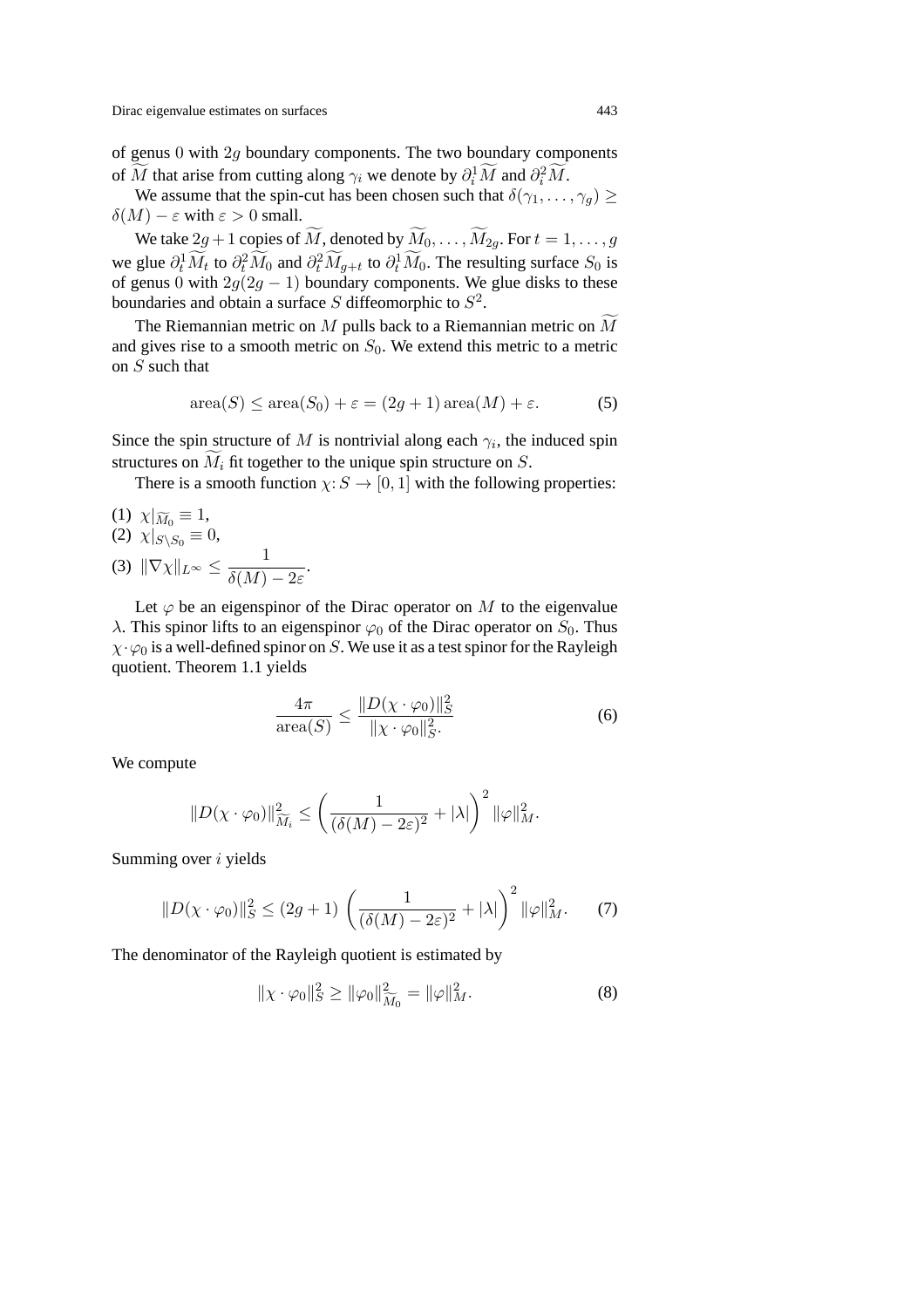

**Fig. 8.** The surface S for  $q = 2$ 

Combining  $(5)$ , $(6)$ , $(7)$ , and  $(8)$  we obtain

$$
\frac{4\pi}{(2g+1)\operatorname{area}(M)+\varepsilon} \le (2g+1)\left(\frac{1}{(\delta(M)-2\varepsilon)^2}+|\lambda|\right)^2
$$

which yields in the limit  $\varepsilon \to 0$ 

$$
\frac{2\sqrt{\pi}}{(2g+1)\sqrt{\mathrm{area}(M)}}-\frac{1}{\delta(M)}\leq |\lambda|.
$$

#### **7 An application to the Willmore integral**

The *Willmore integral* of an embedded closed surface  $M \subset \mathbb{R}^3$  is defined by

$$
W(M) = \int_M H^2 \text{dvol} = ||H||^2
$$

where H denotes the mean curvature of M. The famous *Willmore conjecture* states that for an embedded 2-torus the Willmore integral is bounded by

$$
W(M) \ge 2\pi^2.
$$

This conjecture has been proven for various classes of embedded 2-tori (see [46] for a good overview), but in full generality it is still open. We will not resolve this problem here but our estimates on Dirac eigenvalues imply lower bounds on the Willmore integral as well.

Let  $M \subset \mathbb{R}^3$  be an embedded surface of genus  $q \geq 1$ . The discussion from Sects. 2 and 3 shows that the induced spin structure on  $M$  admits spincuts and hence its spin-cut-diameter  $\delta(M)$  is well-defined. A spin-cut can be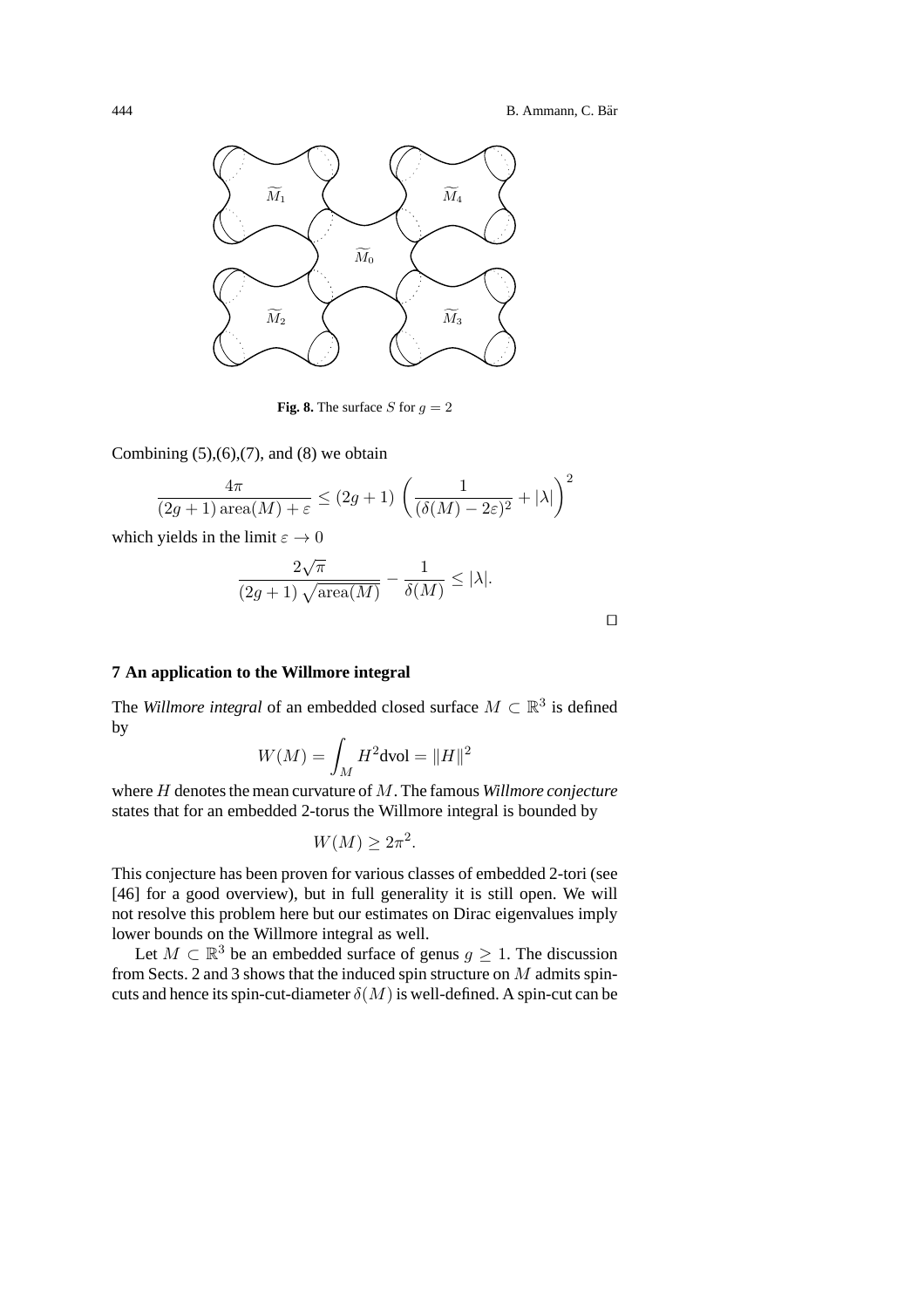obtained by choosing disjoint simple closed curves  $\gamma_1, \dots, \gamma_q$  on M which bound transversal disks in  $\mathbb{R}^3$  and whose homology classes  $[\gamma_1], \ldots, [\gamma_g]$  in  $H_1(M,\mathbb{Z})$  are linearly independent.

**Theorem 7.1.** Let  $T^2 \subset \mathbb{R}^3$  be an embedded torus. Let  $\delta(T^2)$  be its spin*cut-diameter and let*  $W(T^2)$  *be its Willmore integral. Then for any*  $k \in \mathbb{N}$ 

$$
\sqrt{W(T^2)} \geq \sqrt{\frac{\pi}{k} + \frac{2\operatorname{area}(T^2)}{k^2\,\delta(T^2)^2}} - \frac{2\sqrt{\operatorname{area}(T^2)}}{k\,\delta(T^2)}
$$

*Proof.* In [9] it was shown that a closed surface possesses Dirac eigenvalues  $\lambda$  satisfying

$$
\lambda^2 \le \frac{W(M)}{\text{area}(M)}.
$$

Combining this with Theorem 5.1 yields the result. □

This theorem yields a positive lower bound on  $W(T^2)$  for all embedded 2-tori.

*Remark.* From Theorem 6.1 we can obtain a similar bound, but it turns out to be weaker than the well-known bound  $W(M) \geq 4\pi$ .

#### **8 Noncompact surfaces of finite area**

Now we extend the bounds on Dirac eigenvalues to the  $L^2$ -spectrum of the Dirac operator on a complete noncompact spin surface of finite area. The *fundamental tone* of the square of the Dirac operator on a noncompact spin manifold is given by

$$
\lambda_*^2 = \inf_{\varphi} \frac{\|D\varphi\|^2}{\|\varphi\|^2}
$$

where the infimum runs over all smooth spinors  $\varphi$  with compact support. If  $\lambda_*^2 > 0$ , then the  $L^2$ -spectrum of D has a gap about 0, more precisely,

$$
\operatorname{spec}_{L^2}(D) \cap (-\lambda_*, \lambda_*) = \emptyset.
$$

Any complete surface M of finite area is diffeomorphic to a closed surface  $\overline{M}$  with finitely many points removed. The genus g of  $\overline{M}$  is then also called the genus of M. By a *cut* of M we mean a collection of simple closed curves  $\gamma_1, \ldots, \gamma_q$  on M which are mapped under the diffeomorphism to a cut on  $\overline{M}$ . If M carries a spin structure, then we call the cut a *spin-cut* if the spin structure is nontrivial along all  $\gamma_i$  just as we did for closed surfaces. If the spin structure on  $M$  extends to one on  $M$ , then we say the spin structure is *nontrivial along the ends*.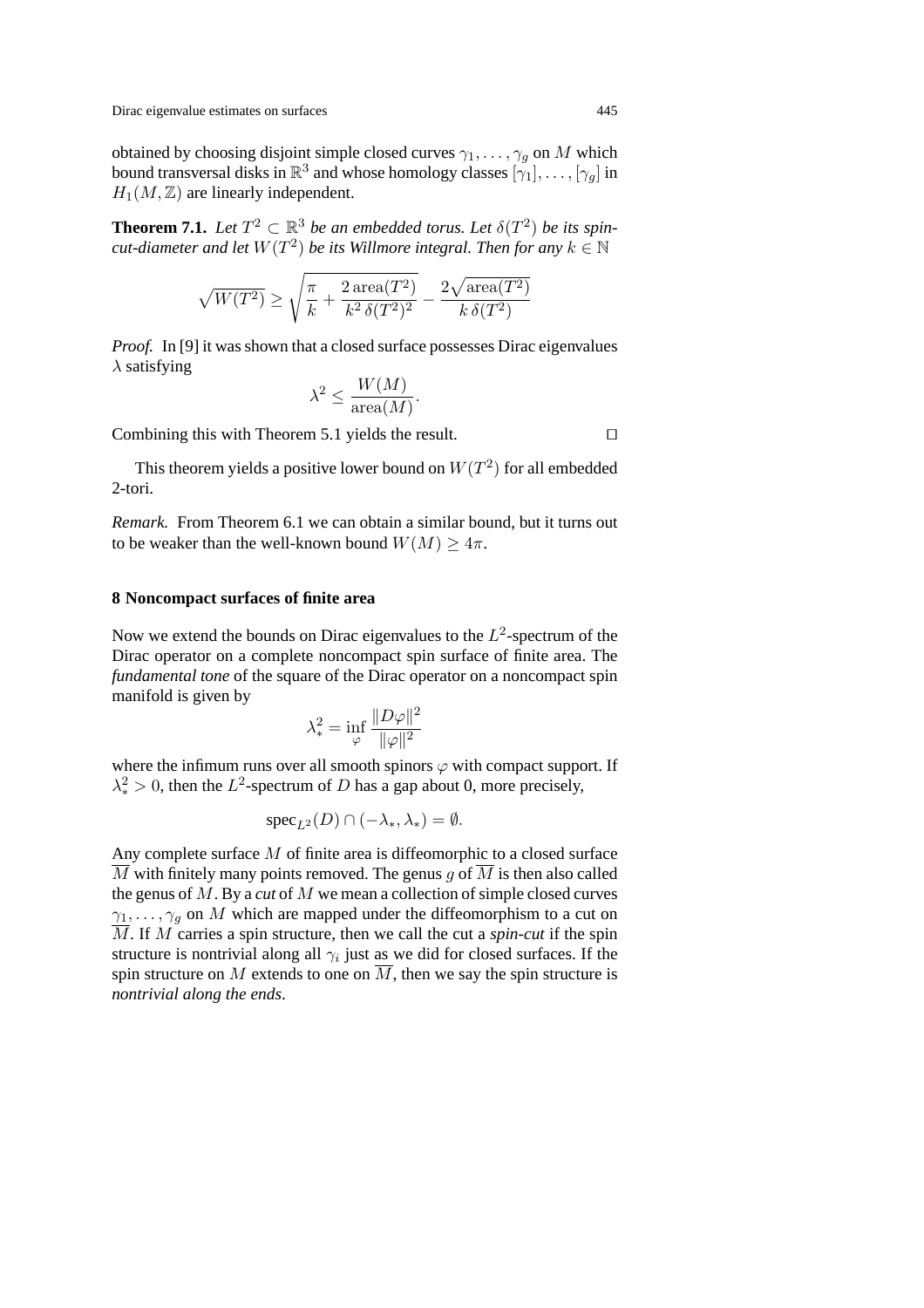Given a spin-cut on M one can define the *cut-open* as before. It is now a noncompact complete surface of finite area with compact boundary. The *spin-cut-diameter* is again defined as the minimal distance of the various boundary components of the spin-cut. Taking the supremum over all spincuts yields the *spin-cut-diameter*  $\delta(M)$  depending on the surface, its Riemannian metric and its spin structure.

Let us show that the results for closed surfaces carry over to the complete noncompact case without any essential changes.

**Theorem 8.1.** Let M be a complete surface of genus  $q \ge 1$  with a Rieman*nian metric of finite area. Let* M *be equipped with a spin structure which is nontrivial along the ends and which admits a spin-cut. Let*  $\delta(M)$  *be the spin-cut-diameter of* M*. Then*

$$
\lambda_* \ge \frac{2\sqrt{\pi}}{(2g+1)\sqrt{\text{area}(M)}} - \frac{1}{\delta(M)}.
$$

*If*  $q = 1$ *, then for any*  $k \in \mathbb{N}$ 

$$
\lambda_* \ge -\frac{2}{k \delta(M)} + \sqrt{\frac{\pi}{k \operatorname{area}(T^2)} + \frac{2}{k^2 \delta(M)^2}}.
$$

*Proof.* Let  $\varepsilon > 0$  and let  $\gamma_1, \ldots, \gamma_q$  be a spin-cut such that its spin-cutdiameter satisfies

$$
\delta(\gamma_1,\ldots,\gamma_g)\geq \delta(M)-\varepsilon.
$$

Pick a smooth spinor  $\varphi$  on M with compact support such that

$$
\frac{\|D\varphi\|^2}{\|\varphi\|^2} \le \lambda_* + \varepsilon.
$$

Now we change the metric on M outside the support of  $\varphi$  and away from the  $\gamma_i$  such that it extends to  $\overline{M}$  and such that

$$
\operatorname{area}(\overline{M}) \le \operatorname{area}(M) + \varepsilon.
$$

Since the spin structure of  $M$  is nontrivial along the ends it extends to one on  $\overline{M}$ . Theorem 6.1 applied to  $\overline{M}$  now yields

$$
\lambda_* + \varepsilon \ge \frac{\|D\varphi\|^2}{\|\varphi\|^2} \ge \frac{2\sqrt{\pi}}{(2g+1)\sqrt{\text{area}(\overline{M})}} - \frac{1}{\delta(\gamma_1, \dots, \gamma_g)} \ge \frac{2\sqrt{\pi}}{(2g+1)\sqrt{\text{area}(M) + \varepsilon}} - \frac{1}{\delta(M) - \varepsilon}.
$$

Taking  $\varepsilon \to 0$  finishes the proof of the first assertion. The second part for  $g = 1$  is shown similarly.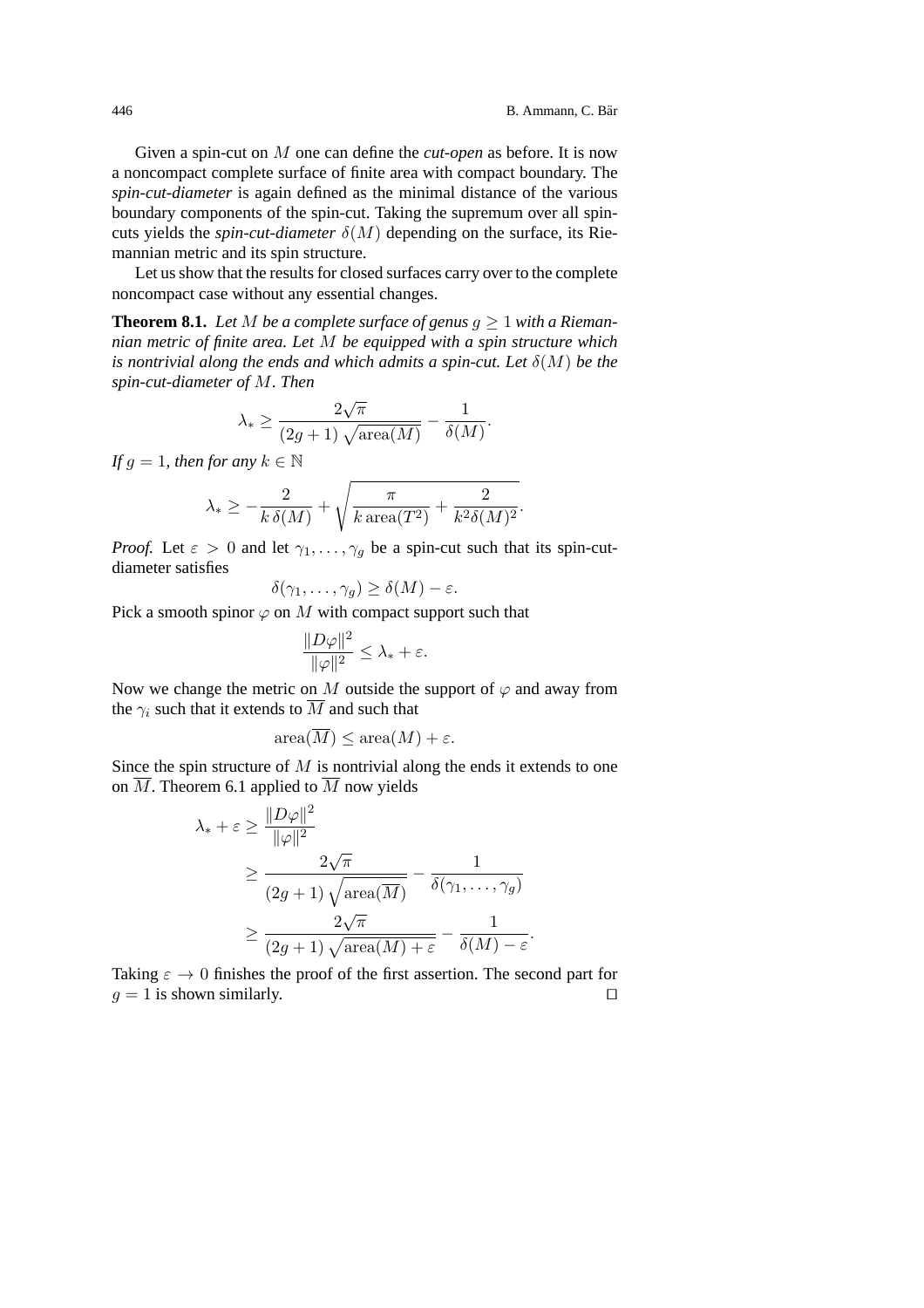The assumption that the spin structure be nontrivial along the ends is crucial. It has been shown by the second author [8] that the  $L^2$ -spectrum of the Dirac operator on a complete hyperbolic surface of finite area whose spin structure is not nontrivial along the ends is given by

$$
{\rm spec}_{L^2}(D) = {\mathbb R}.
$$

#### **A Two lemmata about cylinders**

**Lemma A.1.** *Let*  $\gamma : S^1 \to S^2 \setminus \{N, S\}$  *be a simple closed curve in the 2sphere without North Pole* N *and South Pole* S*. Then either* γ *is contractible in*  $S^2 \setminus \{N,S\}$  *or the homotopy class of*  $\gamma$  *generates*  $\pi_1(S^2 \setminus \{N,S\}) \cong \mathbb{Z}$ *.* 

*Proof.* According to the theorem of Jordan-Schoenfliess there is a diffeomorphism  $\varphi: S^2 \to S^2$  mapping  $\gamma$  to the equator. If  $\phi(S)$  and  $\phi(N)$  lie in the same hemisphere, then  $\gamma$  bounds a disk in  $Z = S^2 \setminus \{N, S\}$ . In this case  $\gamma$  is contractible in  $S^2 \setminus \{N, S\}$ . Otherwise  $[\gamma]$  generates the fundamental group of  $S^2 \setminus \{N, S\}$ .

**Lemma A.2.** Let  $Z := \{(x, y, z) | x^2 + y^2 = 1\} \subset \mathbb{R}^3$  be the cylinder. Let  $f: Z \to \mathbb{R}$  be smooth and assume that  $f(x, y, z) \to \infty$  for  $z \to \infty$  and  $f(x, y, z) \rightarrow -\infty$  *for*  $z \rightarrow -\infty$  *uniformly in*  $x, y$ *. This is equivalent to assuming that*  $f$  *is proper and onto. Then for any regular value*  $t \in \mathbb{R}$  *the set*  $f^{-1}(t)$  has a connected component which is a simple closed curve whose *homotopy class generates*  $\pi_1(Z)$ *.* 

*Proof.* Since f is proper and t is regular  $N := f^{-1}(t)$  is a closed 1dimensional manifold, i. e. a finite union of simple closed curves. Not every connected component of N is contractible in  $Z$ , as otherwise for large K it would be possible to connect  $(1, 0, -K)$  and  $(1, 0, K)$  by a curve in  $Z \setminus N$ . This is impossible by the mean value theorem.

Let  $\gamma$  by a parametrization of a noncontractible component of N. According to the previous lemma [ $\gamma$ ] generates  $\pi_1(Z)$ .

#### **References**

- 1. B. Ammann, Spectral estimates on 2-tori, Preprint April 2000, Hamburger Beiträge zur Mathematik, no. 95
- 2. B. Ammann,A spin-conformal lower bound of the first positive Dirac eigenvalue, Preprint October 2000, Hamburger Beiträge zur Mathematik, no. 96
- 3. V. Bangert,Minimal geodesics,Ergodic Theory Dynamical Systems **10** (1990),263– 286
- 4. C. Bär, The Dirac operator on homogeneous spaces and its spectrum on 3-dimensional lens spaces, Arch. Math. **59** (1992), 65-79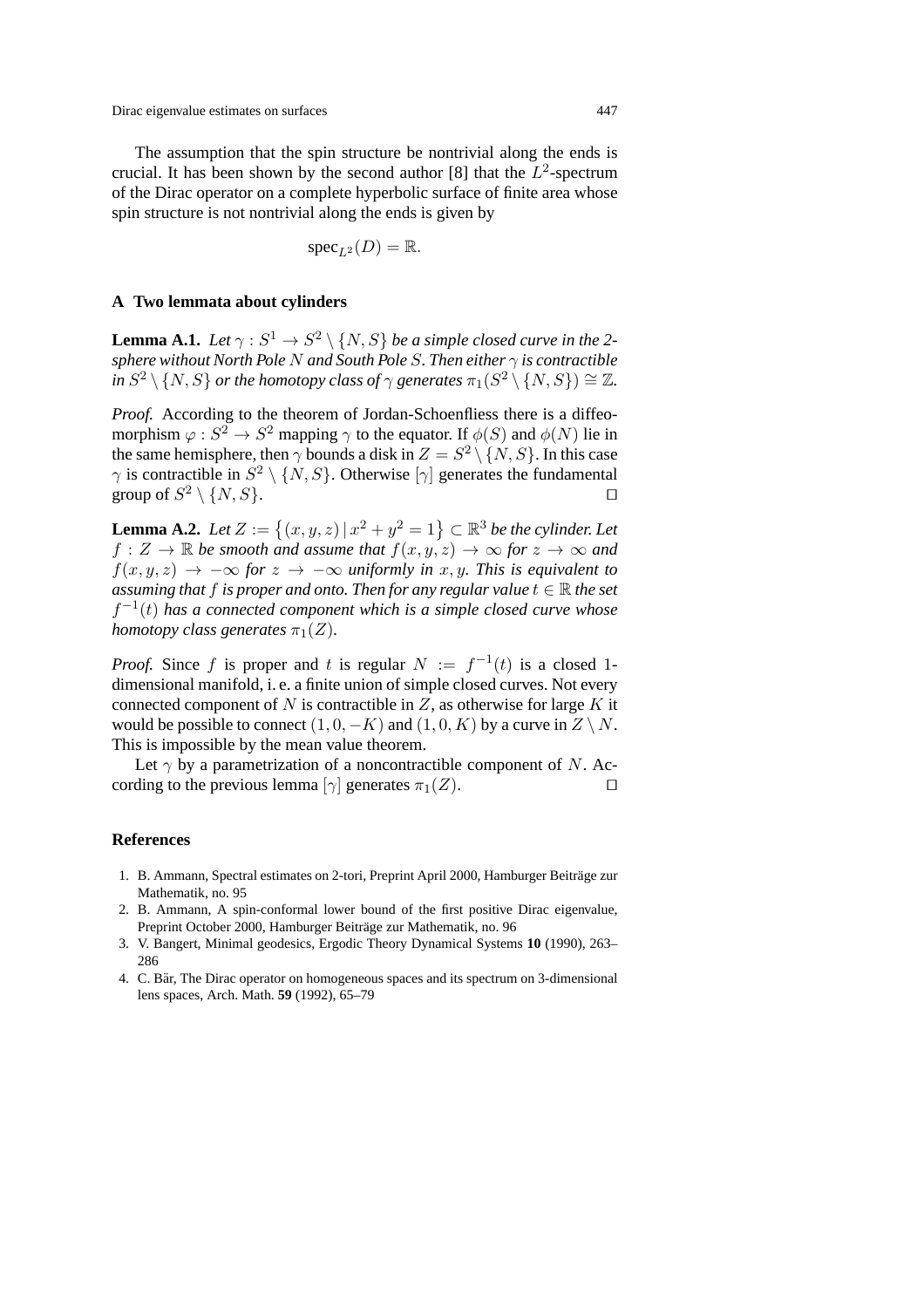- 5. C. Bär, Lower eigenvalue estimates for Dirac operators, Math. Ann. 293 (1992), 39–46
- 6. C. Bar,The Dirac operator on space forms of positive curvature,J. Math. Soc. Japan ¨ **48** (1994),69–83
- 7. C. Bär, Metrics with harmonic spinors, Geom. Funct. Anal. 6 (1996), 899–942
- 8. C. Bär, The Dirac operator on hyperbolic manifolds of finite volume, J. Diff. Geom. **54** (2000),439–488
- 9. C. Bär, Extrinsic bounds for eigenvalues of the Dirac operator, Ann. Global Anal. Geom. **16** (1998),573–596
- 10. U. Bunke,Upper bounds of small eigenvalues of the Dirac operator and isometric immersions, Ann. Glob. Anal. Geom. 9 (1991), 109–116
- 11. D. Yu. Burago, Periodic metrics, In: Representation theory and dynamical systems, Amer. Math. Soc., Providence, RI, 1992, 205-210
- 12. M. Cahen, A. Franc, and S. Gutt, Spectrum of the Dirac operator on complex projective space  $P_{2q-1}(\mathbb{C})$ , Lett. Math. Phys. **18** (1989), 165–176
- 13. M. Cahen, A. Franc, and S. Gutt, Erratum to 'spectrum of the Dirac operator on complex projective space  $P_{2q-1}(\mathbb{C})$ ', Lett. Math. Phys. **32** (1994), 365–368
- 14. R. Camporesi and A. Higuchi, On the eigenfunctions of the Dirac operator on spheres and real hyperbolic spaces, J. Geom. Phys. **20** (1996), 1–18
- 15. H. Federer, Geometric measure theory, Springer-Verlag New York, 1969
- 16. H. Fegan,The spectrum of the Dirac operator on a simply connected compact Lie group, Simon Stevin **61** (1987), 97-108
- 17. T. Friedrich,Der erste Eigenwert des Dirac-Operators einer kompakten Riemannschen Mannigfaltigkeit nicht-negativer Krümmung, Math. Nach. 97 (1980), 117-146
- 18. T. Friedrich, Zur Abhängigkeit des Dirac-Operators von der Spin-Struktur, Colloq. Math. 48 (1984), 57-62
- 19. T. Friedrich,Dirac operators in Riemannian geometry,Graduate Studies in Mathematics. 25. Providence,RI: American Mathematical Society (2000)
- 20. M. Gromov, Groups of polynomial growth and expanding maps, Inst. Hautes Études Sci. Publ. Math. **53** (1981), 53-73
- 21. M. Gromov, Metric structures for Riemannian and non-Riemannian spaces, Birkhäuser Boston,1999
- 22. O. Hijazi, A conformal lower bound for the smallest eigenvalue of the Dirac operator and Killing spinors, Comm. Math. Phys. **104** (1986), 151-162
- 23. O. Hijazi, Première valeur propre de l'opérateur de Dirac et nombre de Yamabe, C. R. Acad. Sci. Paris **t. 313, Serie I ´** (1991),865–868
- 24. N. Hitchin, Harmonic spinors, Adv. Math. **14** (1974), 1–55
- 25. K.-D. Kirchberg,An estimation for the first eigenvalue of the Dirac operator on closed Kähler manifolds of positive scalar curvature, Ann. Glob. Anal. Geom. 4 (1986), 291– 325
- 26. K.-D. Kirchberg, Compact six-dimensional Kähler spin manifolds of positive scalar curvature with the smallest possible first eigenvalue of the Dirac operator, Math. Ann. **282** (1988),157–176
- 27. W. Kramer,U. Semmelmann,and G. Weingart,The first eigenvalue of the Dirac operator on quaternionic Kähler manifolds, Comm. Math. Phys. 199 (1998), 327-349
- 28. W. Kramer, U. Semmelmann, and G. Weingart, Eigenvalue estimates for the Dirac operator on quaternionic Kähler manifolds, Math. Z. 230 (1999), 727–751
- 29. R. Kusner and N. Schmitt, The spinor representation of surfaces in space, Preprint, 1996,http://www.arxiv.org/abs/dg-ga/9610005
- 30. H.-B. Lawson and M.-L. Michelsohn, Spin geometry, Princeton University Press, Princeton,1989